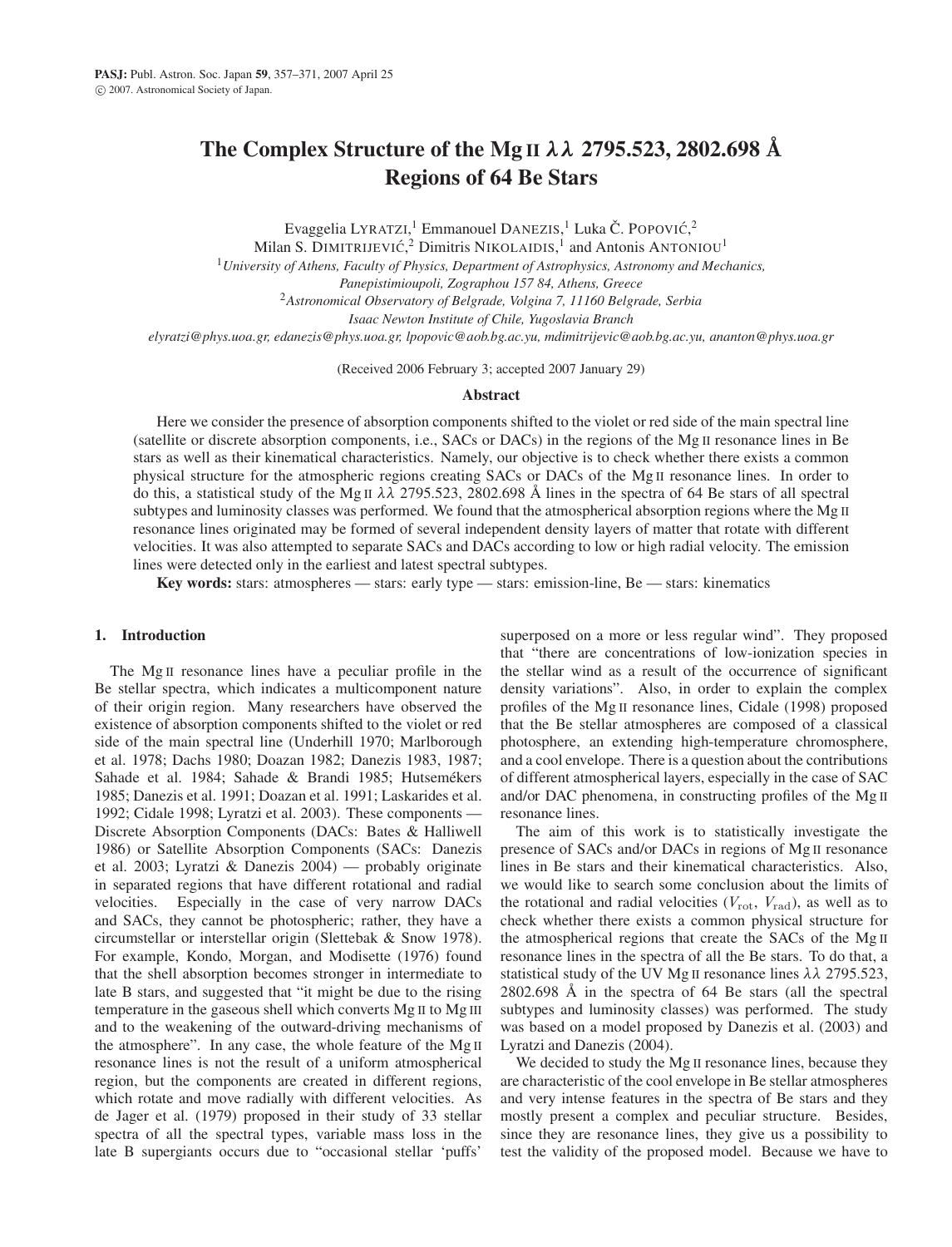

**Fig. 1.** Density regions that create the observed SACs or DACs in the stellar spectra.

adhere to all of the necessary physical criteria and techniques (Danezis et al. 2003). Our purpose here was to study spectral lines that are created in cool regions (Mg II) in Be stellar atmospheres. Danezis (1987), Sahade, Brandi, and Fontenla (1984), and Sahade and Brandi (1985) detected multistructures in the regions where Fe II lines  $(I.P.=7.870$  eV) are created in the spectra of Be stars, which are characterized as iron stars. One of our purposes was to investigate whether the multistructure appears only in the Fe II spectral lines, or in also other spectral lines with a similar ionization potential (I.P.), as  $Mg \text{II}$  (I.P.=7.646 eV). This is another reason why we chose to study the Mg II resonance lines and not some other resonance lines of the cool envelope, as N II  $(I.P.=14.490)$ eV), C II (I.P.=11.260 eV), Si II (I.P.=8.110 eV), or Al II (I.P.=5.986 eV). The study of Mg II resonance lines provides us information not only about the cool envelope, but also about the multistructure of another ion that lies in the same region where the Fe II spectral lines are created.

In section 2, we describe the method of analysis, in section 3 the observational data, and in section 4 the results along with a discussion. In section 5 we give our conclusions.

## **2. Method of Spectral Line Analysis**

Before describing the method used in our study, let us explain the differences between DACs and SACs. The DACs are components of a spectral line of a specific ion, shifted at different  $\Delta\lambda$  from the transition wavelength of a line, because they are created in different density regions that rotate and move radially with different velocities (Lyratzi & Danezis 2004). The DACs are discrete lines, easily observed, in the spectra of some Be stars of luminosity class III, in the case of the Mg II doublet. However, if the layers that give rise to such lines rotate with quite large velocities and move radially with small velocities, then the produced lines are quite broadened and slightly shifted. As a result, they are blended among themselves as well as with the main spectral component, and thus they do not appear as being discrete; consequently, they cannot be resolved. In such a case, the name Discrete Absorption Component is inappropriate. Besides, as Peton (1974) first pointed out, these components appear as "satellites" in the violet or in the red side of the main spectral



**Fig. 2.** Due to rotation of the star, the ejected matter forms spiral streams that produce blobs that create the observed SACs or DACs in the stellar spectra. This figure is taken from Tuthill, Monnier, and Danchi (1999).

line's component as a function of the time or the phase in the case of a binary system. For these two reasons, and in order to give a unique name to all of these lines that are components of the line profile whether they are discrete or not, it has been proposed (Lyratzi & Danezis 2004) that they should be named Satellite Absorption Components (SACs) as a general expression, because the Discrete Absorption Components (DACs) are "Satellites" of a main spectral line, while the SACs are not always discrete, and cannot be easily resolved.

An additional peculiar phenomenon is that all of the lines of a specific ion have not DACs. The DAC phenomenon is not a general one, but is present in the case of some lines that have a low excitation potential. For example, while the Mg II resonance lines at 2795.523, 2802.698 Å (multiplet 1) have DACs in the spectra of some Be stars, their subordinate lines at 2790.768, 2797.989 Å (multiplet 3) do not present the same phenomenon. Therefore, we decided to study the Mg II resonance lines, since they are the only Mg II doublet having DACs.

In order to obtain a qualitative picture, we will use the spherical geometry. According to it, there are two possibilities (see figure 1).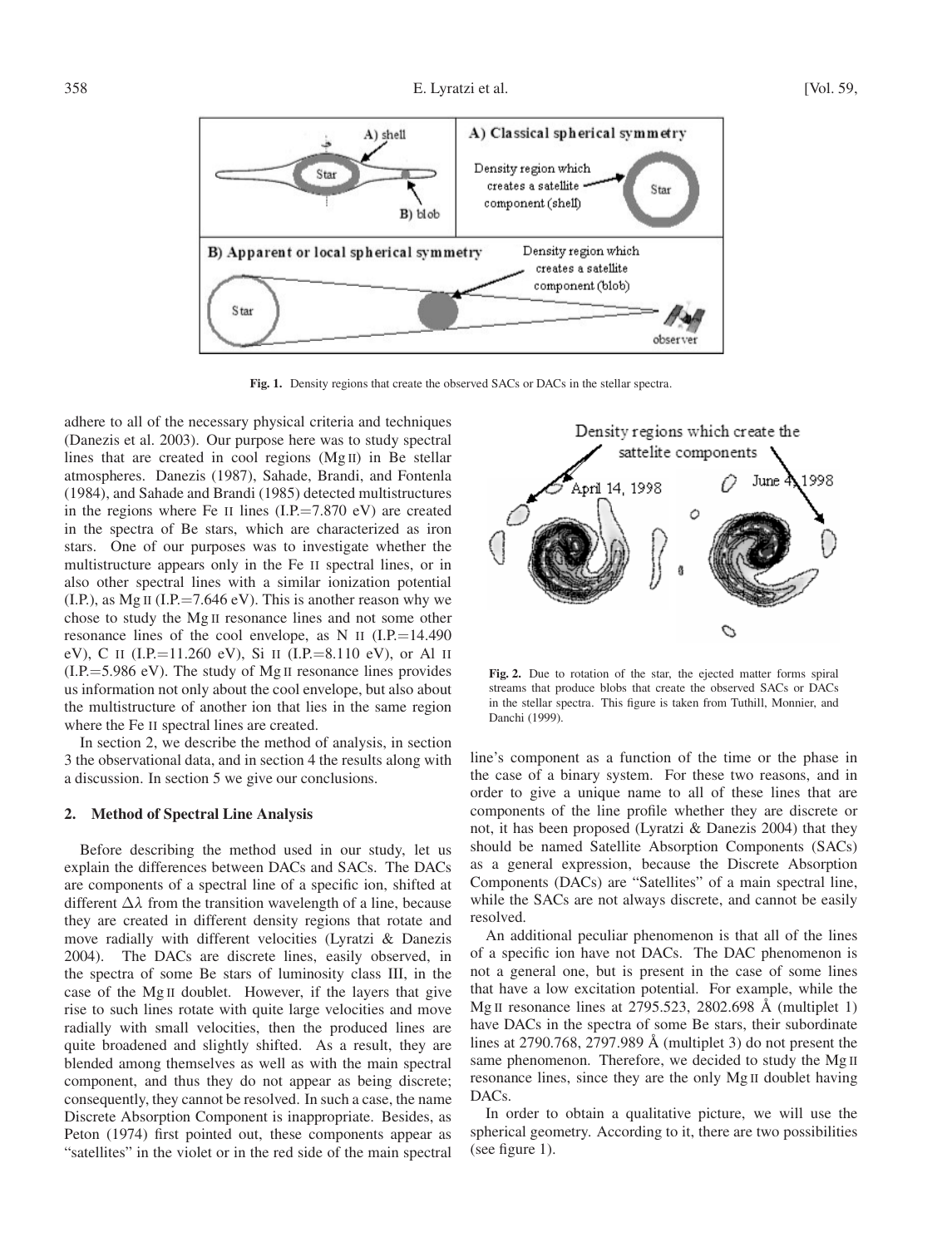- A) The region that creates the SACs or DACs may be an envelope around and near to a rapidly rotating star. In such a case, the spherical model could give only a rough approximation, but would allow us to obtain some qualitative results. We note that such an assumption is valid for some earlier models like, e.g., Doazan and Thomas (1982), which cannot explain the observed free-free emission or polarization, but we are interested here only in the kinematic characteristics. In this case, the calculated values of the radial velocity correspond to the component of the expansion or contraction velocity of the shell, which is projected to the observational axis.
- B) The region which creates the SACs or DACs may be an independent density region (blob), which is spherically symmetric around its own center. Such density regions have been observed around stars that eject mass. In figure 2, we can see this phenomenon in WR 104, observed by Tuthill, Monnier, and Danchi (1999). Such a region may be one that creates the Mg II resonance lines, and that lies in a cool envelope of the stellar atmosphere. Such a blob may have three different motions: a) it may rotate around the star, b) it may expand or contract, and c) it may move radially. This means that the calculated values of the radial velocity consist of three different components: a) the component of the rotational velocity of the blob around the star, projected to the observational axis, b) the component of the expansion or contraction velocity of the blob, projected to the observational axis, and c) the component of the velocity of the blob's radial motion, projected to the line of sight.

In principle, as known, the star ejects mass with a specific radial velocity. The stream of matter is twisted, forming density regions, such as the interaction of fast and slow wind components, corotating interaction regions (CIRs), and structures due to magnetic fields or spiral streams as a result of the stellar rotation (Underhill & Fahey 1984; Mullan 1984a, 1984b, 1986; Prinja & Howarth 1988; Cranmer & Owocki 1996; Kaper et al. 1996, 1997, 1999; Fullerton et al. 1997; Cranmer et al. 2000). Consequently, hydrodynamic and magnetic forces act as centripetal forces, causing the outward moving matter to twist and move around the star (see figure 2). This motion of the matter is responsible for the formation of high-density regions (shells, blobs, puffs, and spiral streams), that are either spherically symmetric with respect to the star or with respect to their own center (Danezis et al. 2003; Lyratzi & Danezis 2004) (see figure 1).

In order to study the physical structure and the existence of SAC phenomena in the regions where these lines are created, we used a model proposed by Danezis et al. (2003) and Lyratzi and Danezis (2004). This model allowed us to calculate the rotational  $(V_{\text{rot}})$  and radial velocities  $(V_{\text{rad}})$  of independent density layers of matter in these regions, as well as the optical depth  $(\tau)$  and the column density  $(n)$ . If the considered SACs or DACs originate from "puffs" or "blobs" created by stellar winds in a cool extended envelope, the real shape of the envelope is not crucial. If the considered features are created in the envelope's layers, we could also reach some qualitative conclusions, since we are interested only in the kinematical properties here. Moreover, because there is no sophisticated or rough model of a Be star that could fit the observed profiles, considering their complex structure, there are no results of similar investigations for comparison.

Let us consider that the area of gas that creates a specific spectral line consists of  $i$  independent absorbing density regions, followed by j independent regions that both absorb and emit and by an outer absorbing region. Such a structure produces DACs or SACs in the observed spectra (Danezis et al. 2003). The final line function which can describe the complex line profiles of the observed spectral lines is (Danezis et al. 2003; Lyratzi & Danezis 2004)

$$
F_{\lambda} = [F_{\lambda 0} \prod_{i} e^{-L_{i} \xi_{i}} + \sum_{j} S_{\lambda e_{j}} (1 - e^{-L_{ej} \xi_{ej}})] e^{-L_{g} \xi_{g}}
$$
 (1)

where  $F_{\lambda}$  is the observed flux,  $F_{\lambda 0}$  the initial flux,  $S_{\lambda e_j}$ the source functions of each emitting density region,  $\xi$  the optical depth in the center of the line, and  $L_i$ ,  $L_{ej}$ ,  $L_g$  the distribution functions of the absorption coefficients  $(k_{\lambda i}, k_{\lambda e_i})$ ,  $k_{\lambda\varrho}$ ), respectively. Each L depends on the values of the rotational and the radial velocities of the density region, which forms each component of the spectral line  $(V_{\text{rot}}, V_{\text{rad}})$  (Danezis et al. 2003; Lyratzi & Danezis 2004). The product of L and  $\xi$ is the optical depth of each region.

This function does not depend on the geometry of the regions creating the observed feature. The considered geometry of the regions is taken into account in order to define the distribution function,  $L$ . This means that  $L$  may represent any distribution which decides a certain geometry (see the Appendix), without changing anything in  $F_{\lambda}$ .

Each component of the spectral line, which is formed by the  $i$ <sup>th</sup> density region of matter, must be accurately reproduced by the function  $e^{-L_i \xi_i}$  by applying appropriate values of  $V_{\text{rot}_i}$ ,  $V_{\text{rad}_i}$  and  $\xi_i$ . Using the best model fit for a complex spectral line, we can calculate the apparent radial and rotational velocities ( $V_{\text{rad}_i}$ ,  $V_{\text{rot}_i}$ ) and the optical depth ( $\xi_i$ ) in the center of the line of the region where the main spectral line and its SACs are created.

In the case where we want to consider that some other physical parameters are responsible for the line broadening, and not the rotation of the region that produces the studied spectral lines, we may replace the exponential  $e^{-L\xi}$  with another classical distribution.

In the case of emission lines, each emission component, which is formed by the  $j<sup>th</sup>$  density region of matter, must be accurately reproduced by the function  $S_{\lambda ej} (1 - e^{-L_{ej} \xi_{ej}})$ , by<br>applying the appropriate values of  $V_{\lambda A}$ ,  $V_{\lambda A}$ ,  $\xi_{\lambda A}$  and S. Hsing applying the appropriate values of  $V_{\text{rot}_i}$ ,  $V_{\text{rad}_i}$ ,  $\xi_i$ , and S. Using the best model fit for a complex spectral line, we can calculate the apparent radial and rotational velocities  $(V_{\text{rad}_i}, V_{\text{rot}_i})$ , the optical depth  $(\xi_i)$  at the center of the line, and the source function, S, of the region where the emission component is created.

The proposed model is relatively simple, aiming to describe the regions where the spectral lines that present SACs are created. With this model we can study the regions of a specific ion that creates a specific spectral line.

This model presupposes that the main reason for the line broadening is rotation of the region that gives rise to the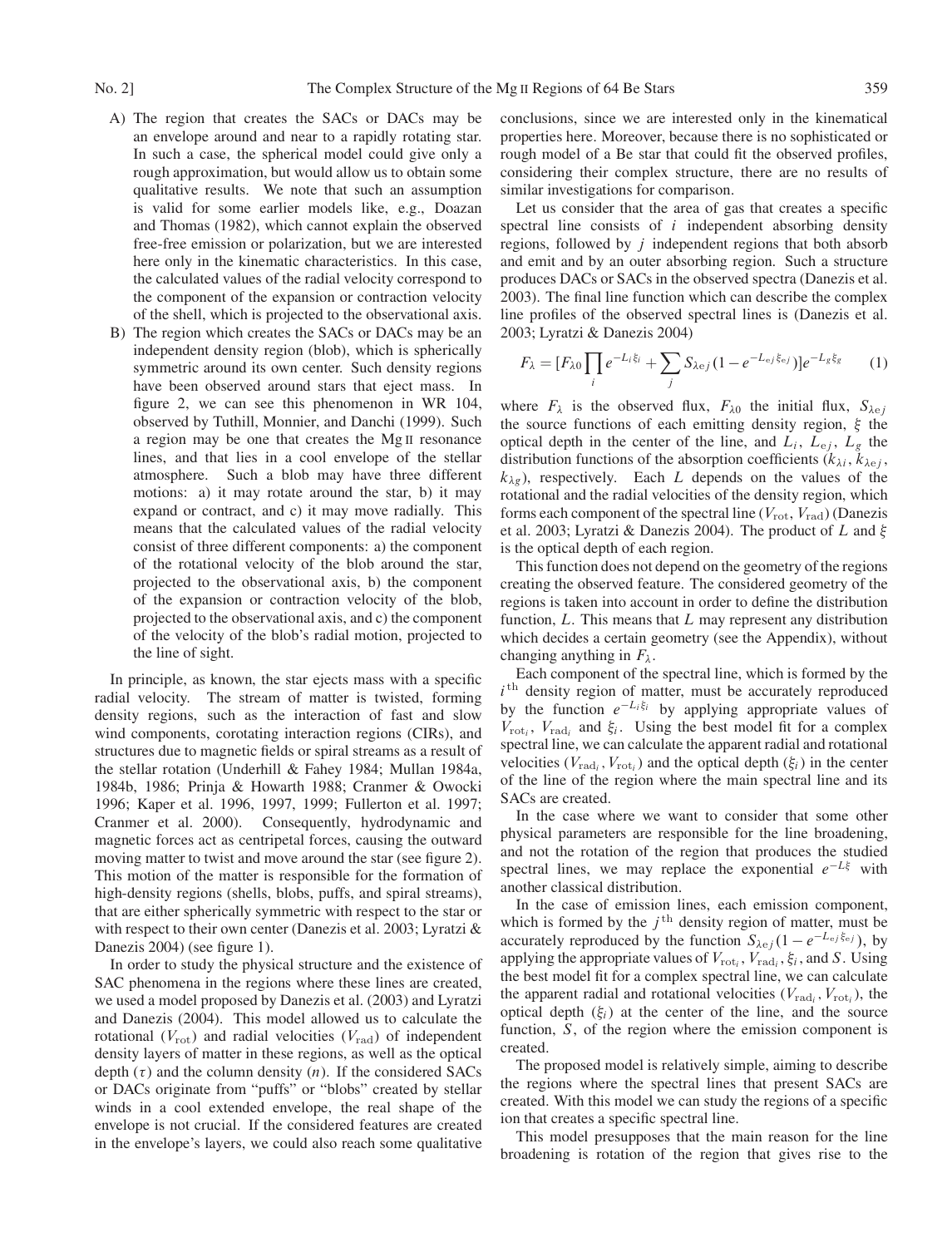**Table 1.** The list of Be stars.

| <b>Star</b>            | Spectral type        | Camera    | ref.           | <b>Star</b>            | Spectral type         | Camera    | ref.           |
|------------------------|----------------------|-----------|----------------|------------------------|-----------------------|-----------|----------------|
| HD 5394                | B0 IV : <i>evar</i>  | Lwr 07861 | $\mathbf{1}$   | HD 25940               | B3Ve                  | Lwr 05950 | $\overline{2}$ |
| HD 53367*              | BO IV : e            | Lwr 09286 | 1              | HD 45725*              | B <sub>3</sub> V e    | Lwp 10041 | $\overline{c}$ |
| HD 203374 <sup>†</sup> | B0 IV pe             | Lwp 07400 | 1              | HD 183362              | B <sub>3</sub> V e    | Lwp 11044 | $\overline{2}$ |
| HD 206773              | BOV:pe               | Lwr 14808 | 1              | HD 208057              | B3 V e                | Lwp 29221 | $\overline{2}$ |
| HD 200310              | B1Ve                 | Lwr 09544 | $\mathbf{1}$   | HD 205637              | B3V:p                 | Lwr 05947 | $\overline{4}$ |
| HD 212571              | B1Ve                 | Lwr 05948 | $\mathfrak{2}$ | HD 217543              | B3 V pe               | Lwp 13326 | $\overline{c}$ |
| HD 44458*              | B1 V pe              | Lwp 30173 | $\mathbf{1}$   | HD 217050 <sup>†</sup> | B <sub>4</sub> III pe | Lwr 05933 | $\overline{2}$ |
| HD 200120              | $B1.5$ V nne         | Lwr 11035 | $\mathfrak{2}$ | HD 89884               | B5 III                | Lwp 29529 | 6              |
| HD 193237              | B <sub>2</sub> pe    | Lwr 07990 | $\overline{2}$ | HD 22192               | B5Ve                  | Lwr 06898 | $\overline{2}$ |
| HD 45910*              | B <sub>2</sub> III e | Lwr 12138 | 3              | HD 23302               | B6 III e              | Lwr 09071 | $\overline{2}$ |
| HD 37202               | B <sub>2</sub> IV p  | Lwr 05888 | $\overline{4}$ | HD 45542               | B6 III e              | Lwp 07631 | $\overline{2}$ |
| HD 36576               | $B2 IV - V e$        | Lwp 14029 | $\mathfrak{2}$ | HD 109387              | B6 III pe             | Lwr 04132 | $\overline{2}$ |
| HD 212076              | $B2 IV - V e$        | Lwr 03406 | $\mathfrak{2}$ | HD 23480               | B <sub>6</sub> IV e   | Lwr 05219 | $\overline{2}$ |
| HD 32991*              | B <sub>2</sub> V e   | Lwr 11426 | $\overline{2}$ | HD 217891              | B6Ve                  | Lwr 09069 | $\overline{2}$ |
| HD 58050               | B2Ve                 | Lwr 14810 | $\overline{2}$ | HD 138749              | B6 V nne              | Lwr 07858 | $\overline{2}$ |
| HD 164284              | B2Ve                 | Lwr 11038 | $\overline{2}$ | HD 23630               | B7 III                | Lwr 09060 | $\overline{2}$ |
| HD 41335               | B <sub>2</sub> V ne  | Lwr 07384 | $\overline{2}$ | HD 209409              | B7 IV e               | Lwp 15464 | $\overline{2}$ |
| HD 52721               | B <sub>2</sub> V ne  | Lwp 05462 | 5              | HD 6811                | B7Ve                  | Lwr 09070 | 7              |
| HD 58343               | B <sub>2</sub> V ne  | Lwr 07363 | 6              | HD 192044*             | B7Ve                  | Lwp 08135 | 8              |
| HD 148184              | B <sub>2</sub> V ne  | Lwr 06744 | 6              | HD 210129              | B7 V ne               | Lwp 23173 | 7              |
| HD 202904              | B <sub>2</sub> V e   | Lwr 07343 | $\overline{2}$ | HD 142983              | B8 Ia/Iab             | Lwr 07359 | 6              |
| HD 65079               | B <sub>2</sub> V ne  | Lwp 30119 | 5              | HD 29866               | B8 IV ne              | Lwr 08745 | $\overline{2}$ |
| HD 28497               | B <sub>2</sub> V ne  | Lwr 07337 | 6              | HD 47054               | B8 V e                | Lwp 13074 | 9              |
| HD 45995*              | B <sub>2</sub> V nne | Lwr 08648 | 1              | HD 183914*             | B8 V e                | Lwr 04609 | 9              |
| HD 10516               | B2 V pe              | Lwr 07335 | $\mathfrak{2}$ | HD 50138               | B8 V e                | Lwr 09358 | 11             |
| HD 187567*             | $B2.5$ IV e          | Lwp 14025 | $\overline{2}$ | HD 58715               | B8 V var              | Lwp 10104 | 10             |
| HD 191610              | B2.5 V e             | Lwr 07342 | $\overline{2}$ | HD 23552 <sup>†</sup>  | B8 V ne               | Lwr 08744 | 7              |
| HD 32343*              | <b>B2.5 V e</b>      | Lwr 05890 | $\overline{2}$ | HD 185037              | B8 V ne               | Lwp 08136 | 9              |
| HD 65875               | <b>B2.5 V e</b>      | Lwr 05616 | $\mathfrak{2}$ | HD 199218              | B8 V nne              | Lwp 09903 | 7              |
| $HD 60855^{\dagger}$   | $B2/B3$ V            | Lwp 15477 | 6              | HD 91120               | <b>B8/B9 IV/V</b>     | Lwp 07475 | 6              |
| HD 37490*              | B3 III e             | Lwr 07361 | 1              | HD 142926              | B9 pe                 | Lwr 05768 | 7              |
| HD 50820               | B3 IV $e+$           | Lwr 16776 | $\overline{2}$ | HD 144                 | B9 III e              | Lwr 08997 | 7              |

The list of Be stars with spectral type (columns 2, 6) and the type of the camera used during observations (columns 3, 7).

Double system.

<sup>†</sup> Triple system.

References: (1) Morgan, Code, and Whitford (1955); (2) Lesh (1968); (3) Sahade, Brandi, and Fontenla (1984); (4) Herbig and Spalding (1955); (5) Guetter (1968); (6) Houk and Smith-Moore (1988); (7) Cowley (1972); (8) Osawa (1959); (9) Cowley et al. (1969); (10) Slettebak (1954); (11) Houziaux and Andrillat (1976).

2

spectral line (Doazan 1982). We can accept this assumption when we deal with the inner layers to the post coronal regions. Thus, for these atmospheric layers the model gives satisfactory results.

## **3. Observational Data and Fitting Procedure**

The data that we used are the Mg II resonance lines of 64 Be stars taken from the International Ultraviolet Explorer (IUE) Archive Search database.<sup>1</sup> The stellar spectra were observed with the IUE satellite using the Long Wavelength range Prime and Redundant cameras (LWP, LWR) at high resolution (0.1 to  $(0.3 \text{ Å})$ . In table 1, we give a list of stars, their spectral type, and the type of camera used during observations.

Our first step is to identify the spectral lines in the studied wavelength range, in order to determine which lines may be blended with the Mg II doublet, and thus may contribute to the observed features. The identification was made by using the NIST Atomic Spectra Database<sup>2</sup> as well as the catalogues of Moore (1968) and Kelly (1979). In this specific spectral range the adjacent features of the Mg II profiles are intense, but they are away from the Mg II spectral features, so that, in spite of their important influence on the wings, their much smaller influence in the central parts is not important for our discussion. Moreover, because we deal with resonance lines, we know that if one line of the doublet is well fitted, we should apply the same parameters to the other one, even if the fit is not very good. In this case, the unfitted regions correspond to blends.

1

 $\langle$ http://archive.stsci.edu/cgi-bin/iue $\rangle$ .

hhttp://physics.nist.gov/cgi-bin/AtData/lines formi.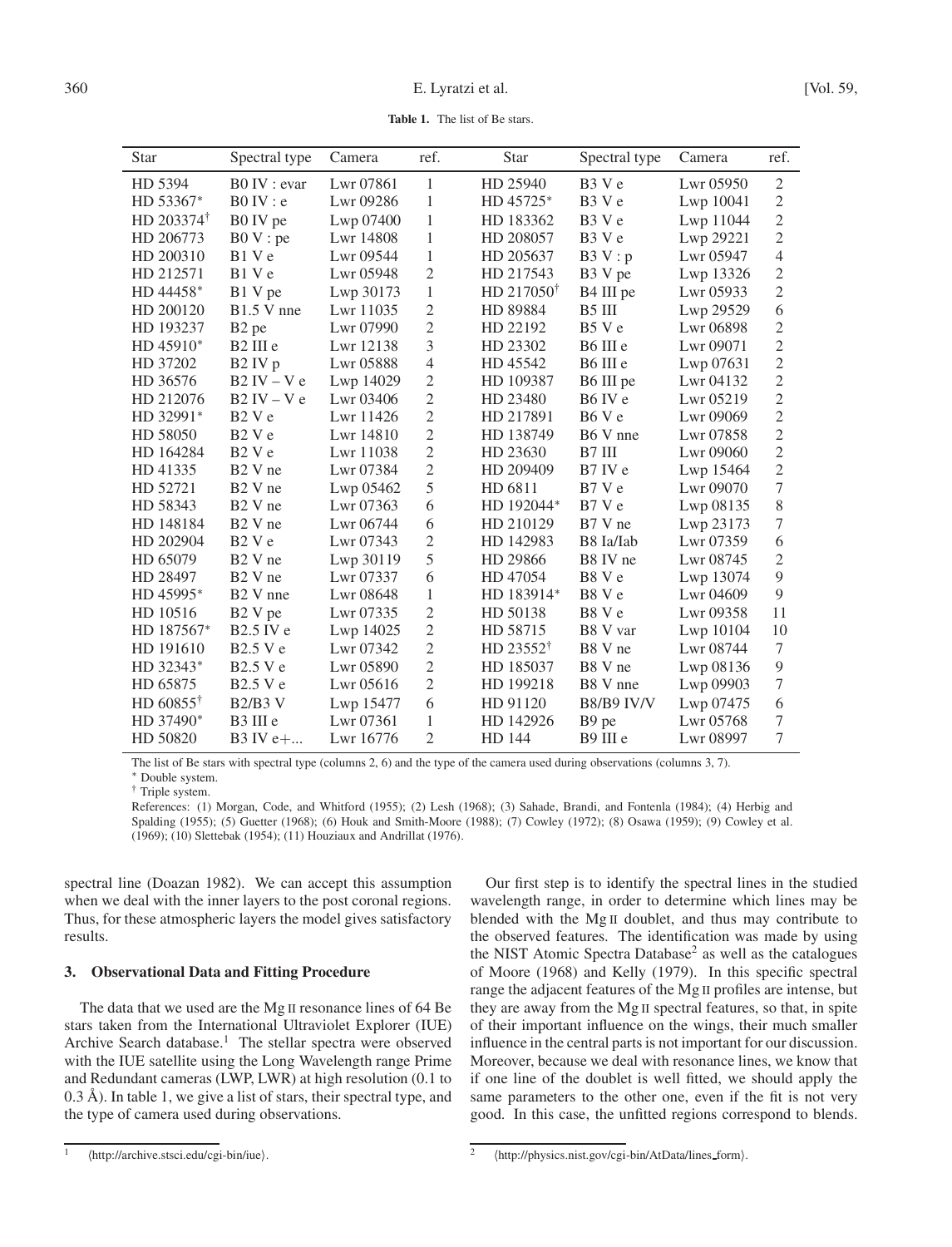

**Fig. 3.** Mg II resonance line profiles fitted with the model for HD 45910 and HD 41335. The thick lines present observations, and the thin lines present the best fit. The DACs (HD 45910) and SACs (HD 41335) are present below.

Also, the level of the continuum is calculated for the whole spectrum taken by IUE. This means that its suppression by the blends does not affect our calculations.

The procedure that we followed for decomposition of the lines is described in Danezis et al. (2003). The way, criteria, and discussion about the model that we used to fit the observed spectral lines are presented in Danezis et al. (2003). They are explained in more detail in Lyratzi and Danezis (2004) and an application of the method is given in Popović et al. (2004). This means that we tried to fit the observed profiles of the Mg II resonance lines with fewer possible components. We at first tried to fit the observed spectral feature with one component. If this was not possible, we added one more component and then another, until we accomplished the best fit with fewer possible components. This means that we fitted the observed Mg II features with one to four components, for different stars. Our results are given in tables 2 and 3.

In order to be certain that we accomplished the best fit, we performed an F-test, between the fit that we accepted as being the best, and a fit with one component less. We present the results of the F-test in table 4, where we give the values of the confidence with which the accepted fit is better than the fit with one component less. We did not perform an F-test between the best fit and a fit with one component more, because this last one fit presented extreme differences with the observed spectral line profiles, or because the values of the measured parameters go against the classical theory for resonance lines (Danezis et al. 2003; Lyratzi & Danezis 2004).

### **4. Results and Discussion**

The DAC phenomenon is quite common in O- and early B-type stars. However, we found that the DAC phenomenon is also observed in late B-type stars (as in the case of HD 144). Moreover, many researchers (Underhill 1975; Morgan et al. 1977; Marlborough et al. 1978; de Jager et al. 1979; Doazan 1982; Sahade et al. 1984; Sahade & Brandi 1985; Hutsemékers 1985), even if they did not use the name DACs, observed the same phenomenon. We also point out that in Underhill (1970), Marlborough, Snow, and Slettebak (1978), Dachs (1980), Doazan (1982), Sahade, Brandi, and Fontenla (1984), Sahade and Brandi (1985), Hutsemékers (1985), Doazan et al. (1991), and Cidale (1998) only the known DAC phenomenon was investigated. However, in the present paper a similar phenomenon of SACs is introduced, and we investigate whether this phenomenon is able to explain the complex structure of the Mg II resonance lines in the stellar spectra of all the Be spectral subtypes. Our result is that the SAC phenomenon is able to explain this complex structure.

Using the model described above, we find the best fit for the Mg II resonance lines of 64 Be stars given in table 1. In figure 3, we give the best fit of the Mg II resonance lines for two stars (HD 45910 and HD 41335). The first one (HD 45910) presents DACs, where the decomposition of the three different components is easy, while the second one (HD 41335) presents SACs, where it is hard to decompose the three different components without a convenient model. One can thus see that the model conveniently describes the Mg II complex profiles and the complex structure of the regions where these lines are created. In the studied IUE spectra, the interstellar lines are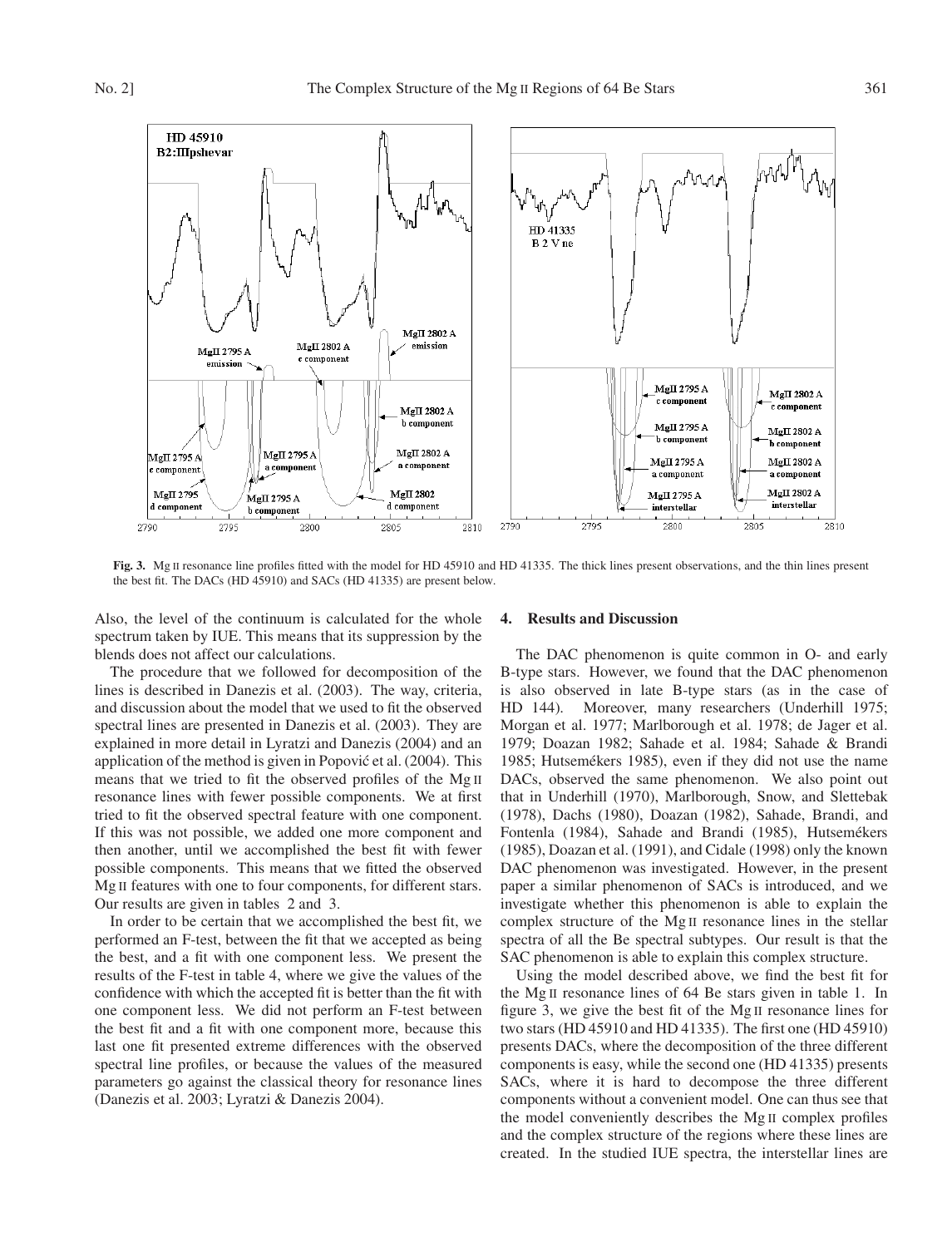## 362 E. Lyratzi et al. [Vol. 59,

| <b>Star</b> | Spectral type                           | $\overline{V}_{\text{rot1}}$ | $\overline{V}_{\text{rad1}}$ | $\overline{V}_{\rm rot2}$ | $\overline{V_{\rm rad2}}$ | $\overline{V_{\rm rot3}}$ | $\overline{V_{\rm rad3}}$ | $V_{\rm rot4}$ | $\overline{V}_{\rm rad \underline{4}}$ |
|-------------|-----------------------------------------|------------------------------|------------------------------|---------------------------|---------------------------|---------------------------|---------------------------|----------------|----------------------------------------|
| HD 5394     | <b>B0 IV</b> evar                       | $\overline{25}$              | 8.8                          | $\overline{50}$           | 12.3                      |                           |                           |                |                                        |
| HD 53367    | B0 IV e                                 | 24                           | $-18.0$                      | 37                        | $-12.0$                   | 71                        | $-7.0$                    |                |                                        |
| HD 203374   | B0 IV pe                                | 24                           | 4.5                          | 36                        | 3.5                       | 60                        | 2.0                       |                |                                        |
| HD 206773   | B0 V pe                                 | 28                           | 15.5                         | 46                        | 18.5                      |                           |                           |                |                                        |
| HD 200310   | B1 V e                                  | 25                           | 10.1                         |                           |                           |                           |                           |                |                                        |
| HD 212571   | B1 V e                                  | $22\,$                       | $-2.5$                       | 40                        | $-11.0$                   |                           |                           |                |                                        |
| HD 44458    | B1 V pe                                 | $22\,$                       | $-17.5$                      | 37                        | $-19.5$                   | 83                        | $-29.0$                   |                |                                        |
| HD 200120   | B1.5 V nne                              | 28                           | $-0.4$                       |                           |                           |                           |                           |                |                                        |
| HD 193237   | B <sub>2</sub> pe                       | 30                           | $-18.6$                      | 45                        | $-18.1$                   | 86                        | $(DAC) - 200.6$           | 115            | $(DAC) - 200.1$                        |
| HD 45910    | B <sub>2</sub> III e                    | 24                           | 13.0                         | 42                        | 11.0                      | 60                        | $(DAC) - 229.5$           | 170            | $(DAC) - 182.0$                        |
| HD 37202    | B <sub>2</sub> IV p                     | 29                           | $-18.0$                      | 48                        | $-21.0$                   |                           |                           | 125            | $-33.0$                                |
| HD 36576    | B2 IV-V e                               | 29                           | $-43.0$                      |                           |                           | 80                        | $-21.0$                   |                |                                        |
| HD 212076   | B2 IV-Ve                                | 20                           | $-1.0$                       | 34                        | $-1.5$                    |                           |                           |                |                                        |
| HD 32991    | B <sub>2</sub> V e                      | 19                           | $-15.4$                      | 38                        | $-21.9$                   |                           |                           |                |                                        |
| HD 58050    | B <sub>2</sub> V e                      | 25                           | $-35.9$                      | 49                        | $-28.4$                   |                           |                           |                |                                        |
| HD 164284   | B <sub>2</sub> V e                      | 28                           | 13.3                         |                           |                           | 63                        | 33.8                      |                |                                        |
| HD 41335    | B <sub>2</sub> V ne                     | $22\,$                       | $-9.5$                       | 38                        | $-1.5$                    | 80                        | 27.0                      | 100            | 40.0                                   |
| HD 52721    | B <sub>2</sub> V ne                     | 18                           | 12.3                         | 34                        | 11.3                      | 65                        | 31.3                      |                |                                        |
| HD 58343    | B <sub>2</sub> V ne                     | 21                           | $-1.8$                       | 50                        | $-5.2$                    |                           |                           |                |                                        |
| HD 148184   | B <sub>2</sub> V ne                     | 17                           | 19.9                         | 30                        | 20.9                      |                           |                           |                |                                        |
| HD 202904   | B <sub>2</sub> V e                      | $20\,$                       | 4.0                          | 31                        | 4.5                       |                           |                           |                |                                        |
| HD 65079    | B <sub>2</sub> V ne                     | 29                           | 8.0                          |                           |                           | 74                        | $-12.5$                   |                |                                        |
| HD 28497    | B <sub>2</sub> V ne                     | $8\,$                        | $-45.0$                      | 37                        | $-34.5$                   | 60                        | $-35.0$                   |                |                                        |
| HD 45995    | B <sub>2</sub> V nne                    | 29                           | $-17.0$                      | 45                        | $-20.0$                   | 69                        | $-24.0$                   |                |                                        |
|             |                                         | 22                           | $-1.0$                       | 37                        | $-2.3$                    | 50                        | $-5.8$                    |                |                                        |
| HD 10516    | B <sub>2</sub> V pe<br><b>B2.5 IV e</b> |                              | 23.6                         | 32                        | 24.6                      |                           |                           |                |                                        |
| HD 187567   |                                         | 19                           |                              |                           |                           | 50                        | 26.1                      |                |                                        |
| HD 32343    | <b>B2.5 V e</b>                         | 20                           | 8.4                          |                           |                           | 78                        | 17.9                      |                |                                        |
| HD 65875    | <b>B2.5 V e</b>                         | 17                           | 14.0                         | 35                        | 18.0                      |                           |                           |                |                                        |
| HD 191610   | <b>B2.5 V e</b>                         | $20\,$                       | $-45.6$                      | 45                        | $-53.6$                   |                           |                           |                |                                        |
| HD 60855    | <b>B2/B3 V</b>                          |                              |                              | 45                        | $-14.6$                   | 71                        | 22.9                      | 139            | $-29.6$                                |
| HD 37490    | B3 III e                                | 20                           | $-5.3$                       | 35                        | $-8.3$                    | 54                        | $-18.8$                   | 98             | $-10.3$                                |
| HD 50820    | B3 IV e+                                | 24                           | $-13.0$                      | 50                        | $-9.5$                    |                           |                           |                |                                        |
| HD 25940    | B3 V e                                  | 22                           | 0.7                          | 42                        | $-2.3$                    |                           |                           |                |                                        |
| HD 45725    | B3 V e                                  | 18                           | $-9.5$                       | 34                        | $-10.5$                   | 65                        | $-13.0$                   |                |                                        |
| HD 183362   | B3 V e                                  | 24                           | 24.2                         | 34                        | 24.2                      | 68                        | 19.7                      |                |                                        |
| HD 208057   | B3 V e                                  | 23                           | 12.3                         |                           |                           | 75                        | 9.8                       |                |                                        |
| HD 205637   | B <sub>3</sub> V <sub>p</sub>           | $22\,$                       | 17.5                         | 39                        | 15.5                      |                           |                           | 115            | 9.0                                    |
| HD 217543   | B3 V pe                                 | 26                           | 16.5                         | 51                        | 15.5                      |                           |                           | 130            | 23.5                                   |
| HD 217050   | B4 III pe                               | 35                           | 14.3                         | 54                        | 17.8                      | 84                        | 32.3                      |                |                                        |
| HD 89884    | B5 III                                  |                              |                              | 33                        | $-9.5$                    | 60                        | 1.5                       |                |                                        |
| HD 22192    | B5 V e                                  | 16                           | $-2.0$                       | 32                        | $-1.0$                    | 52                        | $-7.0$                    |                |                                        |
| HD 23302    | B6 III e                                | 21                           | $-9.9$                       |                           |                           | 86                        | $-8.9$                    |                |                                        |
| HD 45542    | B6 III e                                | 15                           | $-24.4$                      | 33                        | $-24.9$                   | 58                        | $-15.4$                   |                |                                        |
| HD 109387   | B6 III pe                               | 18                           | $-11.4$                      |                           |                           | 66                        | $-28.4$                   |                |                                        |
| HD 23480    | B6 IV e                                 | 20                           | $-7.7$                       | 32                        | 0.3                       |                           |                           |                |                                        |
| HD 217891   | B6 V e                                  | 18                           | $-0.8$                       |                           |                           |                           |                           |                |                                        |
| HD 138749   | B6 V nne                                | 27                           | 22.5                         | 47                        | 14.5                      |                           |                           |                |                                        |
| HD 23630    | $B7$ III                                | $20\,$                       | $-9.0$                       | 45                        | $-9.0$                    |                           |                           |                |                                        |
| HD 209409   | B7 IV e                                 | 21                           | $-9.0$                       | 38                        | $-9.0$                    | 83                        | $-5.0$                    |                |                                        |

**Table 2.** The kinematical parameters for absorption regions for considered stars.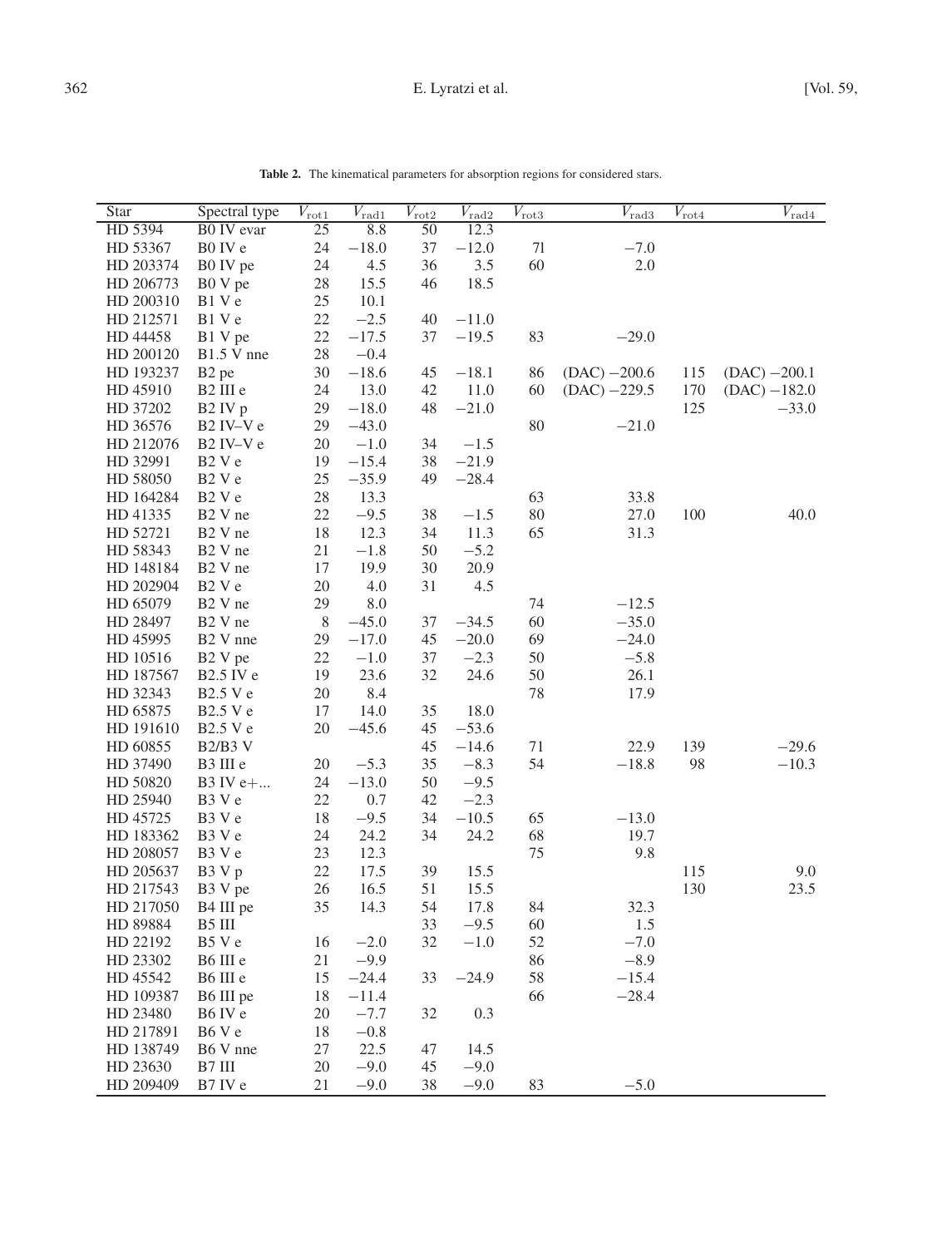| Star                                                                                                       | Spectral type       | $V_{\rm rot1}$ | $V_{\rm rad1}$ | $V_{\rm rot2}$ | $V_{\rm rad2}$  | $V_{\rm rot3}$ | $V_{\rm rad3}$  | $V_{\rm rot4}$ | $V_{\rm rad4}$  |
|------------------------------------------------------------------------------------------------------------|---------------------|----------------|----------------|----------------|-----------------|----------------|-----------------|----------------|-----------------|
| HD 6811                                                                                                    | B7Ve                | 19             | 3.3            | 35             | 1.8             |                |                 | 169            | 12.8            |
| HD 192044                                                                                                  | B7Ve                | 25             | 19.5           | 52             | 8.5             |                |                 |                |                 |
| HD 210129                                                                                                  | B7 V ne             | 21             | 62.6           | 52             | 43.1            |                |                 |                |                 |
| HD 142983                                                                                                  | B8 Ia/Iab           | 21             | $-7.0$         | 39             | 8.0             | 60             | 11.5            | 95             | 16.5            |
| HD 29866                                                                                                   | B8 IV ne            | 26             | $-42.0$        |                |                 | 85             | 41.5            |                |                 |
| HD 47054                                                                                                   | B <sub>8</sub> V e  | 24             | $-30.0$        | 42             | $-31.5$         |                |                 |                |                 |
| HD 183914                                                                                                  | B8 V e              | 17             | 16.8           | 37             | 20.8            |                |                 |                |                 |
| HD 50138                                                                                                   | B <sub>8</sub> V e  | 27             | $-36.0$        |                |                 |                |                 |                |                 |
| HD 58715                                                                                                   | B8 V var            | 22             | $-21.5$        | 44             | $-9.0$          |                |                 |                |                 |
| HD 23552                                                                                                   | B8 V ne             |                |                | 33             | 24.7            |                |                 |                |                 |
| HD 185037                                                                                                  | B <sub>8</sub> V ne | 26             | 12.0           | 45             | 18.0            |                |                 |                |                 |
| HD 199218                                                                                                  | B8 V nne            | 17             | 4.7            | 35             | 4.2             |                |                 | 95             | 7.7             |
| HD 91120                                                                                                   | B8/B9 IV/V          | 23             | $-13.5$        | 39             | $-15.0$         |                |                 |                |                 |
| HD 142926                                                                                                  | B <sub>9</sub> pe   | 18             | $-12.9$        | 50             | 2.1             | 67             | 7.6             | 165            | 3.6             |
| HD 144                                                                                                     | $B9$ III $e$        | 28             | $-30.6$        | 53             | $(DAC) - 188.6$ | 80             | $(DAC) - 187.1$ | 178            | $(DAC) - 129.6$ |
| The rotational ( $V_{\text{rot}}$ ) and the radial ( $V_{\text{rad}}$ ) velocities in km s <sup>-1</sup> . |                     |                |                |                |                 |                |                 |                |                 |

**Table 2.** (Continued.)

systematically shifted to the red for  $+99\pm16$  km s<sup>-1</sup>. We used<br>the Hinnarcos catalogues <sup>3</sup> and we annlied the corrections for the Hipparcos catalogues, $3$  and we applied the corrections for the systemic velocity of individual stars (Smith 2001) and for the orbital motion of the those stars that are members of binary systems. Our results, given in tables 2 and 3 as well as in figures 4–8, are correspondingly corrected.

We should note that in our sample, 15 binary and multiple systems are present (see table 1). Considering that the origin of DACs and SACs might in principle be different than in single stars, at the beginning we separately analyzed this kind of star (presented with open circles in figures 4–6). However, we found that there is no systematic difference between single and binary/multiple stars. Consequently, in a further analysis we will not treat binary/multiple systems in a different way.

From the fit we obtained the rotational  $(V_{\text{rot}_i})$  and radial  $(V_{\text{rad}_i})$  velocities for each Mg II resonance line originating within the region.

In tables 2 and 3, we present the kinematical parameters for the absorption Mg II resonance line forming regions (table 2), as well as for the emission ones (table 3). As one can see, not all of the studied stars have an emission component, but only those listed in table 3. One could assume that these emission components are the emission part of P Cygni profiles formed by scattering. In that case, their wavelength and width do not represent the radial and rotational velocities. This could explain the majority of positive radial velocities since, in such a case as outflowing wind, lines will be widened and red-shifted. However, two cases with large negative radial velocities indicate that the real picture may be more complicated. We know that disk models, in many cases, may produce theoretically only the shape of the line profiles, but they are not able to fit them. Thus, in such cases, we may consider that the observed profile results from a different mechanism. In table 2, we give a list of stars, their spectral subtype (columns 1 and 2, respectively) and the values of the rotational velocities (columns 3, 5, 7, and 9) and the radial velocities (columns 4, 6, 8, and 10) of the respective

3

**Table 3.** The same as in table 2, but for the emission component where it is present.

| Star      | Spectral type        | $V_{\rm rot,e}$ | $V_{\rm rad,e}$ |
|-----------|----------------------|-----------------|-----------------|
| HD 203374 | B0 IV pe             | 20              | 72              |
| HD 45910  | B <sub>2</sub> III e | 34              | 81              |
| HD 32991  | B2Ve                 | 57              | 13              |
| HD 164284 | $R2V$ e              | 120             | $-1$            |
| HD 148184 | $B2V$ ne             | 50              | 33              |
| HD 45995  | B <sub>2</sub> V nne | 46              | 102             |
| HD 65875  | $B2.5$ V e           | 30              | 53              |
| HD 50820  | $B3$ IV e+           | 59              | $-87$           |
| HD 217891 | B6 V e               | 50              | 6               |
| HD 192044 | B7 V e               | 94              | 7               |
| HD 210129 | B7 V ne              | 97              | -29             |
| HD 47054  | B8 V e               | 81              | 0               |
| HD 50138  | B8 V e               | 53              | 120             |
| HD 199218 | B8 V nne             | 131             | 15              |

components. Also, in table 3, we present the kinematical parameters of the emission component. In column 1 we present a list of stars, in column 2 their spectral subtype and in columns 3 and 4 values of the rotational and radial velocities, respectively. Let us point out, here, that the calculated values correspond to the regions that create the SACs or DACs. Especially, the obtained rotational velocities correspond to the rotation of the region around itself and not around the star.

In figures 4 and 5, we present, separately, the rotational velocities and the radial velocities, respectively, of all the SACs as a function of the spectral subtype. In figure 5, the radial velocity's values that correspond to the DACs are clearly shown. In figure 6, we present the radial velocities of all the SACs as a function of the respective rotational velocities. In figure 7, we present mean values of the rotational and radial velocities of the two resonance lines of the emission component as a function of the spectral subtype. Each point

<sup>(</sup>http://vizier.u-strasbg.fr/viz-bin/VizieR-3).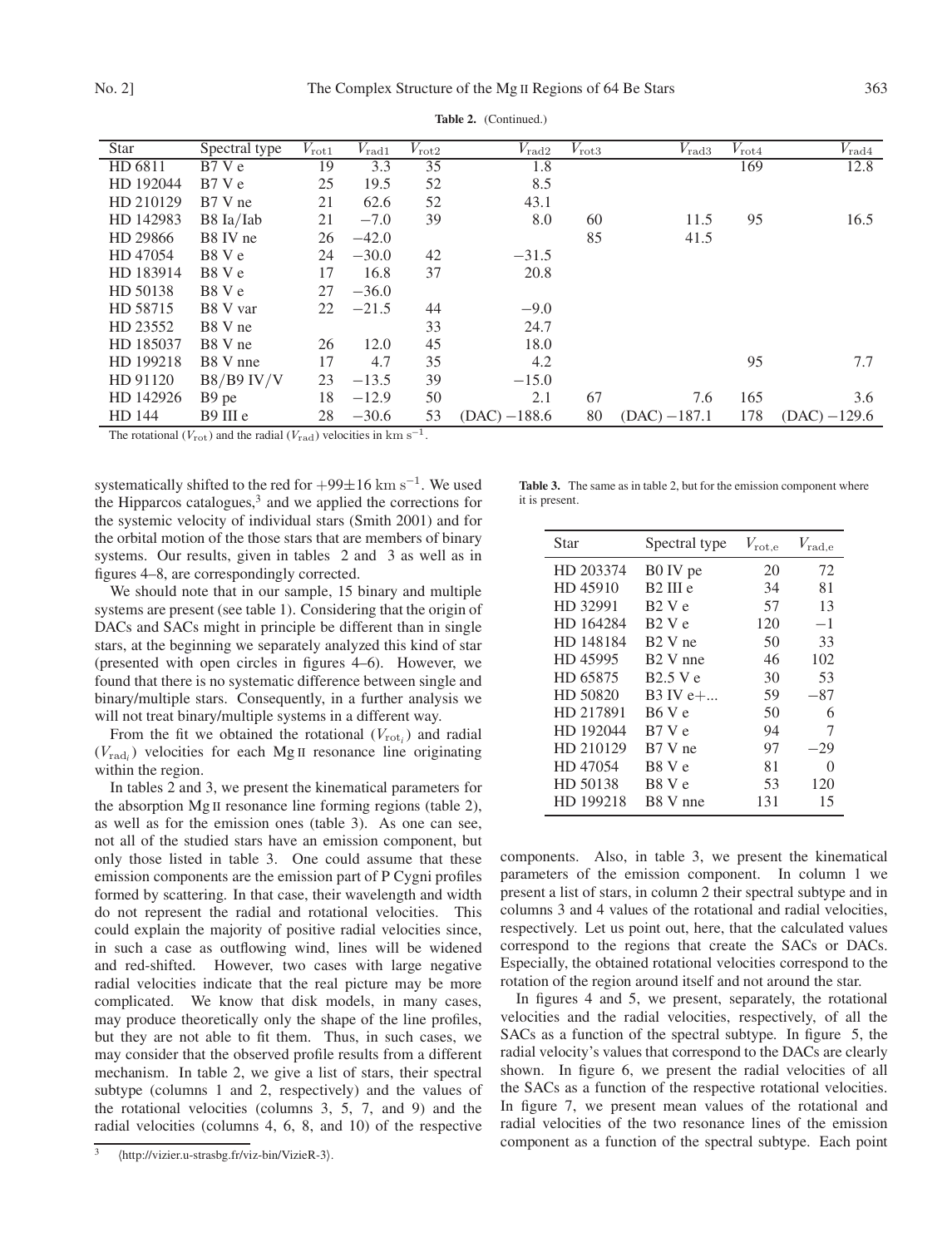**Table 4.** Values of the confidence with which the accepted fit is better than the fit with the one less component.

| Star      | 4-3 comps | 3-2 comps | $2-1$ comps | Star      | 4-3 comps | 3-2 comps | $2-1$ comps |
|-----------|-----------|-----------|-------------|-----------|-----------|-----------|-------------|
| HD 5394   |           | 0.9132    |             | HD 25940  |           | 0.9972    |             |
| HD 53367  | 1.0000    |           |             | HD 45725  |           | 1.0000    |             |
| HD 203374 | 0.9483    |           |             | HD 183362 | 0.9807    |           |             |
| HD 206773 |           | 1.0000    |             | HD 208057 |           | 1.0000    |             |
| HD 200310 |           |           | 0.9993      | HD 205637 | 1.0000    |           |             |
| HD 212571 |           | 0.9826    |             | HD 217543 | 1.0000    |           |             |
| HD 44458  | 0.9981    |           |             | HD 217050 | 1.0000    |           |             |
| HD 200120 |           |           | 1.0000      | HD 89884  |           | 1.0000    |             |
| HD 193237 | 1.0000    |           |             | HD 22192  |           | 1.0000    |             |
| HD 45910  | 0.1609    |           |             | HD 23302  |           | 1.0000    |             |
| HD 37202  | 1.0000    |           |             | HD 45542  |           | 0.9998    |             |
| HD 36576  |           | 0.9931    |             | HD 109387 | 0.9996    |           |             |
| HD 212076 |           | 1.0000    |             | HD 23480  |           | 0.9998    |             |
| HD 32991  |           | 0.6737    |             | HD 217891 |           |           |             |
| HD 58050  |           | 0.9978    |             | HD 138749 |           | 0.9936    |             |
| HD 164284 |           | 0.7826    |             | HD 23630  |           | 0.9986    |             |
| HD 41335  | 1.0000    |           |             | HD 209409 |           | 0.9954    |             |
| HD 52721  |           | 0.9767    |             | HD 6811   | 1.0000    |           |             |
| HD 58343  |           | 0.9928    |             | HD 192044 |           | 0.8070    |             |
| HD 148184 |           | 0.9396    |             | HD 210129 |           | 0.8927    |             |
| HD 202904 |           | 0.9475    |             | HD 142983 | 1.0000    |           |             |
| HD 65079  | 1.0000    |           |             | HD 29866  |           | 1.0000    |             |
| HD 28497  | 1.0000    |           |             | HD 47054  |           | 0.9086    |             |
| HD 45995  | 0.1169    |           |             | HD 183914 |           | 0.9975    |             |
| HD 10516  | 0.9981    |           |             | HD 50138  |           |           | 0.6758      |
| HD 187567 |           | 0.9747    |             | HD 58715  |           | 0.9189    |             |
| HD 191610 |           | 0.9990    |             | HD 23552  |           |           | 1.0000      |
| HD 32343  |           | 0.7793    |             | HD 185037 |           | 0.9500    |             |
| HD 65875  |           | 1.0000    |             | HD 199218 |           | 0.9693    |             |
| HD 60855  | 0.9800    |           |             | HD 91120  |           | 0.9778    |             |
| HD 37490  | 1.0000    |           |             | HD 142926 | 1.0000    |           |             |
| HD 50820  |           | 0.6221    |             | HD 144    | 1.0000    |           |             |

refers to the mean value extracted for each spectral subtype. Finally, the radial velocities of the emission component as a function of the respective rotational velocities are shown in figure 8.

The values that we calculated lie within a small range, and we can obtain only the mean values of the radial and rotational velocities and their standard deviations. The points in the diagrams correspond to the mean values of the velocities for each spectral subtype, and the error bars that appear in some of the diagrams to the standard deviation. This standard deviation is not only a statistical error, but it also includes any possible variation of the inclination axis and the error of the spectral classification, since the spectral classification that was based in the optical range could not be appropriate for the UV range. This means that the error bars that appear in the diagrams include the statistical error as well as the dispersion of the values due to a different axis inclination.

The reproduction of the Mg II resonance lines  $\lambda \lambda$  2795.523, 2802.698 Å, using the model where SACs are present, suggests that the atmospherical regions where the Mg II doublet is created may be described in a unique way for all of the studied Be stars. This result confirms the suggestion given by de Jager et al. (1979) that in Be stellar atmospheres there exists a concentration of low-ionization species in the stellar wind, which is due to the occurrence of significant density variations. This result is also in agreement with the results of Morgan, Kondo, and Modisette (1977), who proposed that there are "significant absorption features" on the left side of each resonance line, which are attributed to "additional absorption within the stellar extended atmosphere". These "significant absorption features" can be the SACs that appear in the spectra of the early-type stars. Danezis et al. (2003) and Lyratzi and Danezis (2004) suggested that the peculiar phenomena observed in the spectra of Oe and Be stars, such as the SACs, are due to independent density regions in the stellar environment. Such regions may be structures that cover all, or a significant part, of the stellar disk (shells, blobs, puffs, and bubbles) (Underhill 1975; de Jager et al. 1979; Lamers et al. 1980; Henrichs 1984; Underhill & Fahey 1984; Bates & Halliwell 1986; Grady et al. 1987; Waldron et al. 1992; Cranmer & Owocki 1996; Kaper et al. 1996, 1997, 1999; Rivinius et al. 1997; Markova 2000), interaction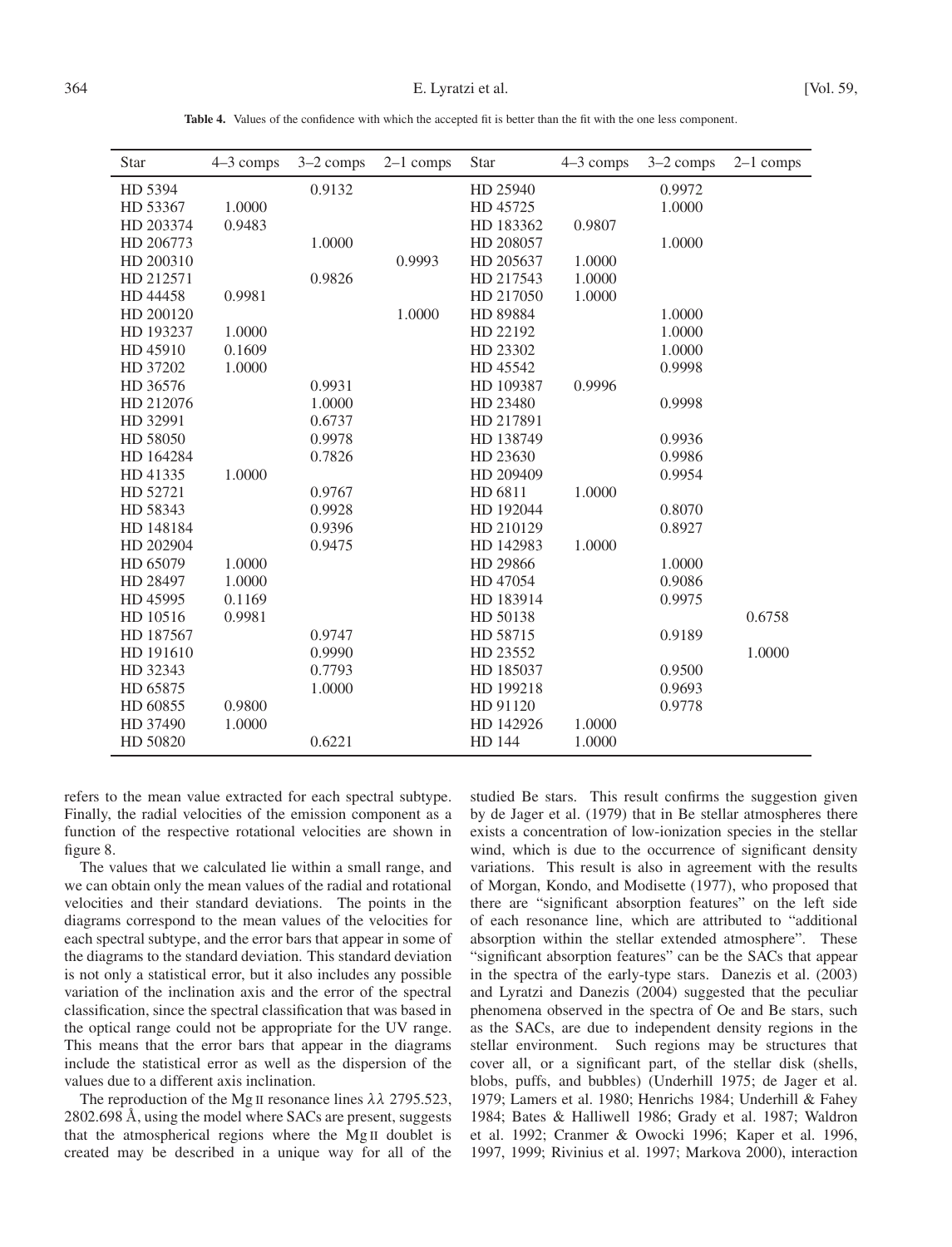

**Fig. 4.** Mean values for each spectral subtype of the rotational velocities of all the SACs as a function of the spectral subtype.



**Fig. 5.** Mean values for each spectral subtype of the radial velocities of all the SACs as a function of the spectral subtype.



**Fig. 6.** Radial velocities of all the SACs as a function of the respective rotational velocities.

regions of fast and slow wind components, CIRs, structures due to magnetic fields or spiral streams as a result of the stellar rotation (Underhill & Fahey 1984; Mullan 1984a, 1984b, 1986; Prinja & Howarth 1988; Cranmer & Owocki 1996; Kaper et al. 1996, 1997, 1999; Fullerton et al. 1997; Cranmer et al. 2000). This is the common theory that explains the DAC phenomenon in early-type stars. We found DAC phenomena in early B-type stars (e.g., HD 45910), as well as in late B-type stars (e.g., HD 144).

As one can see from table 2, the SAC phenomenon appears to be a classical one for the Be stars. In figure 3 and in table 2 one can see that all of the studied stars present discernible (DACs) or indiscernible (SACs) components of the Mg II resonance lines. The indiscernible components appear in the spectra of all of the stars of luminosity classes IV and V, and most of the stars of luminosity class III. It is very interesting that the SACs are observed as discrete lines (DACs) in the spectra of the three stars, HD 193237 (B2 pe), HD 45910 (B2 III e), and HD 144 (B9 III e), because they present quite different radial shifts. This means that the regions that



**Fig. 7.** Mean values for each spectral subtype of the rotational and radial velocities of the emission component as a function of the spectral subtype.



**Fig. 8.** Radial velocities of the emission component as a function of the respective rotational velocities.

create these lines move radially with relatively large velocities, producing lines shifted enough to be easily observed in the spectra. On the other hand, in the case of all of the other studied stars, the SACs of the Mg II resonance lines present similar radial velocities, resulting in the SACs being blended among themselves. In this case, we can distinguish these lines by systematic differentiations of the rotational velocities.

The decomposition of the observed profiles for the Mg II regions in Be stellar atmospheres confirms the existence of independent density regions, since by using such a structure, we were able to reproduce the resonance lines of Mg II in all of the studied stars. This decomposition is physically meaningful, since it enables us to detect kinematically different regions with different rotational and radial velocities, as well as the optical depth and the column density, for each of the Mg II independent density regions, which produce DACs or SACs.

Our analysis shows that regions where the considered Mg II resonance lines originate ("blobs" and "puffs" created by winds or cool extended envelopes) may consist of more independent density layers of matter with different kinematical properties (one to four in the analyzed cases). We identified them by the decomposition of observed Mg II lines in the number of components that best fit the observed profile. Namely, depending on particular stars, we obtained that SACs or DACs may be divided in several rotational velocity groups (average values for rotational velocity groups found to be present at 64 considered stars are  $22\pm 5$  km s<sup>-1</sup>,  $41\pm 7$  km s<sup>-1</sup>,  $69\pm 11$ <br>km s<sup>-1</sup>, and 130+31 km s<sup>-1</sup>). The corresponding radial km s<sup>-1</sup>, and 130 $\pm$ 31 km s<sup>-1</sup>). The corresponding radial<br>velocities are near zero (-3.3+20.3 km s<sup>-1</sup> for the first density velocities are near zero  $(-3.3\pm 20.3 \text{ km s}^{-1})$ <br>region  $(-3.6\pm 20.6 \text{ km s}^{-1})$  for the second velocities are near zero  $(-3.3 \pm 20.3 \text{ km s}^{-1})$  for the first density region,  $-3.6\pm20.6$  km s<sup>-1</sup> for the second one,  $-1.0\pm21.8$ <br>km s<sup>-1</sup> for the third one, and  $+4.0+22.7$  km s<sup>-1</sup> for the km s<sup>-1</sup> for the third one, and  $+4.0\pm22.7$  km s<sup>-1</sup> for the fourth one). In the spectra of the stars HD 193237 (B2 pe) fourth one). In the spectra of the stars HD 193237 (B2 pe), HD 45910 (B2 III e), and HD 144 (B9 III e) the SACs appear as discrete components (DACs), and the radial velocities of the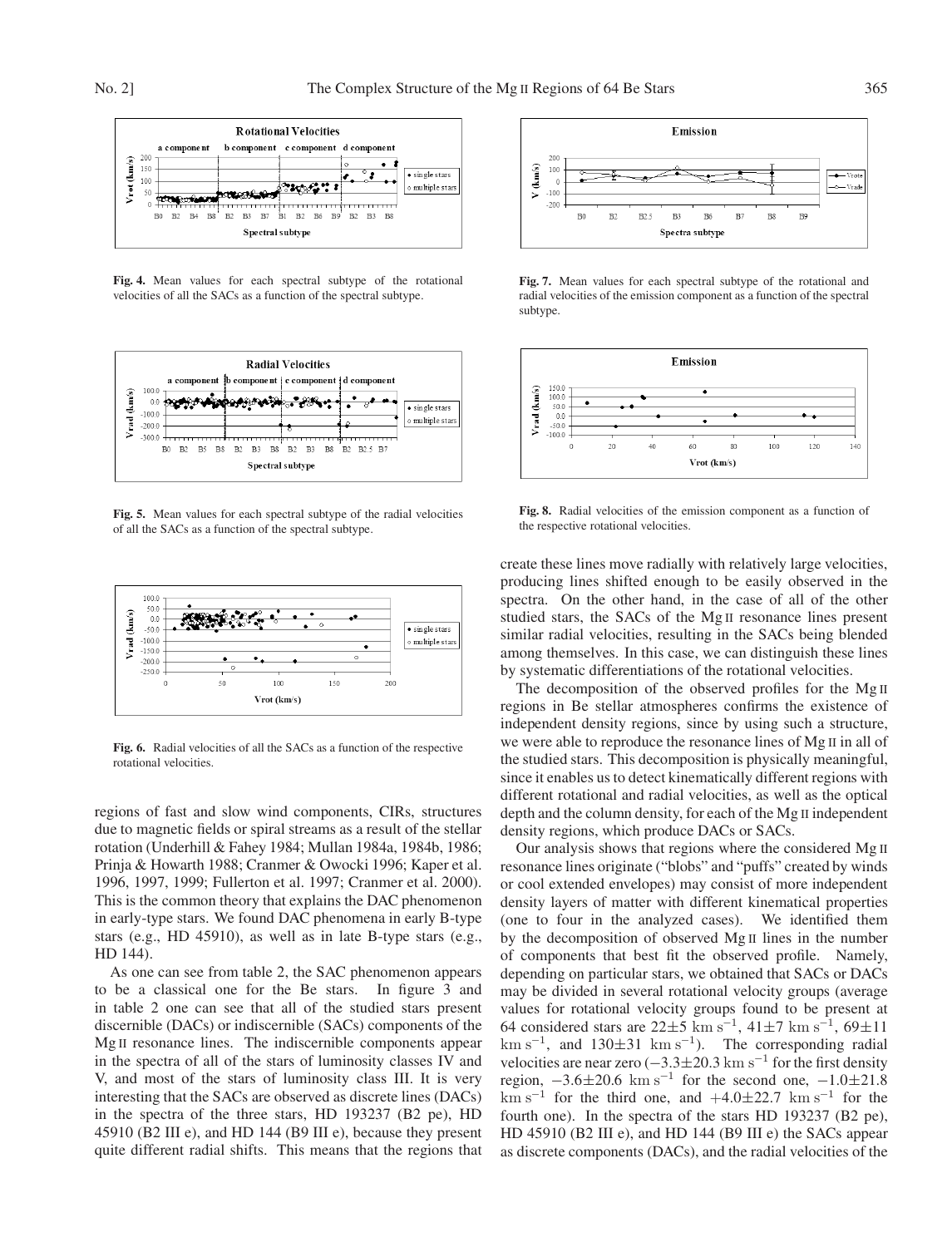third and the fourth density regions are  $-205.7 \pm 21.7$  km s<sup>-1</sup><br>and  $-170.6 \pm 36.6$  km s<sup>-1</sup> respectively. In the case of the and  $-170.6\pm36.6$  km s<sup>-1</sup>, respectively. In the case of the star HD 144, the second component also appears as a discrete star HD 144, the second component also appears as a discrete component. The radial velocity of the region that creates this component is  $-188.6 \text{ km s}^{-1}$  (figures 4, 5, and 6). The observed velocity dispersion may be due to the different values observed velocity dispersion may be due to the different values of the rotational axis inclination of the regions where the SACs are created. The results presented above confirm that the Mg II doublet is more or less stable for a given spectral type as Gurzadyan (1975) suggested. We did not find any variation of the velocities in the Mg II regions with the luminosity class, except in the case of the peculiar stellar spectra, where the SACs appear as discrete lines (DACs), while Kondo, Morgan, and Modisette (1976) proposed that, apart from the difference among spectral subtypes, there is probably difference among luminosity classes too.

We assume that independent density regions corresponding to particular components of considered Mg II lines (one to four components corresponding to one to four regions in the case of 64 stars analyzed here) lie all in the cool stellar envelope. Depending on the temperature, different ions with different ionization potential are created in different regions at different distances from the star. This means that the spectral lines observed in the spectra of Be stars are derived from specific atmospherical regions, different among themselves. The ions that are created very close to the star lie in regions that present spherical symmetry around the star (case A in figure 1). On the other hand, the ions that are created at long distance from a star lie in regions that present spherical symmetry around their own center, and not around the star (case B in figure 1). As the ionization potential of the Mg II ions is  $I.P.=7.646$  eV, the Mg II ions can be created only at great distance from the center of the star, i.e., in the disk, where spherical symmetry around the star cannot be accepted. This means that the Mg II ions lie at regions which present topical or apparent spherical symmetry (case B in figure 1). As a result, the Mg II spectral lines and their SACs/DACs may be derived only from such regions (case B in figure 1), and not from classically spherical regions around the star (case A in figure 1). This kind of density regions (blobs) has been proposed by many researchers (Underhill 1975; de Jager et al. 1979; Lamers et al. 1980; Henrichs 1984; Underhill & Fahey 1984; Mullan 1984a, 1984b, 1986; Bates & Halliwell 1986; Grady et al. 1987; Prinja & Howarth 1988; Waldron et al. 1992; Cranmer & Owocki 1996; Kaper et al. 1996, 1997, 1999; Fullerton et al. 1997; Rivinius et al. 1997; Markova 2000; Cranmer et al. 2000) and are detected in many other cases, as in active stars (WR 104, see figure 2) and many quasars, as we observe DACs/SACs in their UV spectra (Danezis et al. 2006). This means that the density regions are a common phenomenon, observed at different levels. The fact that we found one to four components is accidental. In principle, there could be more or less. Although the number of components is different in different stars, we may conclude that the Mg II resonance lines forming regions present a complex structure.

Our proposition that the SAC phenomenon is responsible for the structure of Mg II lines means that we theoretically expect that the Mg II components have similar radial velocities, within the range of the statistical error ( $\sim 10 \text{ km s}^{-1}$ ). The problem

was how to distinguish them. The common idea (Doazan 1982) is that the radial velocity of the kinematically independent regions is a function of the distance from the rapidly rotating Be star. Accordingly, our first thought was to distinguish these regions according to their rotational velocities, which was confirmed by our calculations. Namely, the regions that create the Mg II lines have similar radial velocities and different rotational velocities.

In our sample we could not detect high radial velocities, no matter what method we used (the proposed model or any other classical method). The radial velocities of all the SACs, in all the studied stars, are about 0 km  $s^{-1}$ , and only in the case of the stars HD 193237 (B2 pe), HD 45910 (B2 III e), and HD 144 (B9 III e), where we observed DACs, did we calculate radial velocities with values between  $-130 \text{ km s}^{-1}$  and  $-230 \text{ km s}^{-1}$ .<br>We could detect the same phenomenon in the case of Si IV in a We could detect the same phenomenon in the case of Si IV in a sample of 68 Be stars (values of radial velocities between  $-116$ <br>km s<sup>-1</sup> and  $+25$  km s<sup>-1</sup>) (Lyratzi et al. 2006), as well as in the  $\text{km s}^{-1}$  and  $+25 \text{ km s}^{-1}$ ) (Lyratzi et al. 2006), as well as in the case of  $H\alpha$  in 120 Be stars (values of radial velocities around  $0 \text{ km s}^{-1}$ ) (Lyratzi et al. 2005). These results indicate that in the atmospherical layers from the photosphere (very broad components of  $H\alpha$ ) to the cool envelope (Mg II resonance lines) we cannot detect very high radial velocities. However, as we expected, the presence of DACs in three stars of our sample indicated that from the regions near to the star toward the ones away from the star, the radial velocity increases, but it does not reach high values, as happens in the case of Oe stars. In the case of specific Be stars that present the DACs with high radial velocities in some of their spectra, e.g., 59 Cyg and  $\gamma$  Cas (Doazan et al. 1989; Telting & Kaper 1994), we should study each one of them as an exception of the classical rule. This proposition is based on the fact that the spectral classification was made in the optical range, and may not apply in the UV spectral range (Walborn 1971; Walborn & Panek 1984; Walborn & Nichols-Bohlin 1987) (see also the SIMBAD  $database<sup>4</sup>$ . This means that the spectral classifications in the optical and the UV ranges are not always in accord. As a result, some early Be stars could be late Oe stars, and we know that it is a common phenomenon to observe high radial velocities of SACs/DACs in Oe stars. However, in the case of Be stars, we have not observed the same phenomenon. This difference in the behavior of density regions in Oe and Be stars is very interesting and requires further investigation. Finally, we should pay attention to the way that the radial velocities are calculated. The classical method considered that the whole observed feature corresponds to only one spectral line, meaning that the radial velocity was calculated by the displacement of the deeper point of the observed feature. Considering the SAC idea, the observed feature consists of a number of spectral line components. As a result, the deeper point of the observed feature is only the result of the synthesis of all the SACs. In this case we should calculate the radial velocity of every one of these components.

An emission component is present in the spectra of B0, B2, B2.5, B3, B6, B7, B8, and B9 type stars (figure 7). This means that emission does not appear in the spectra of the middle spectral subtypes of Be stars (Kondo et al. 1975). The radial

4

 $\langle$ http://simbad.u-strasbg.fr/sim-fid.pl $\rangle$ .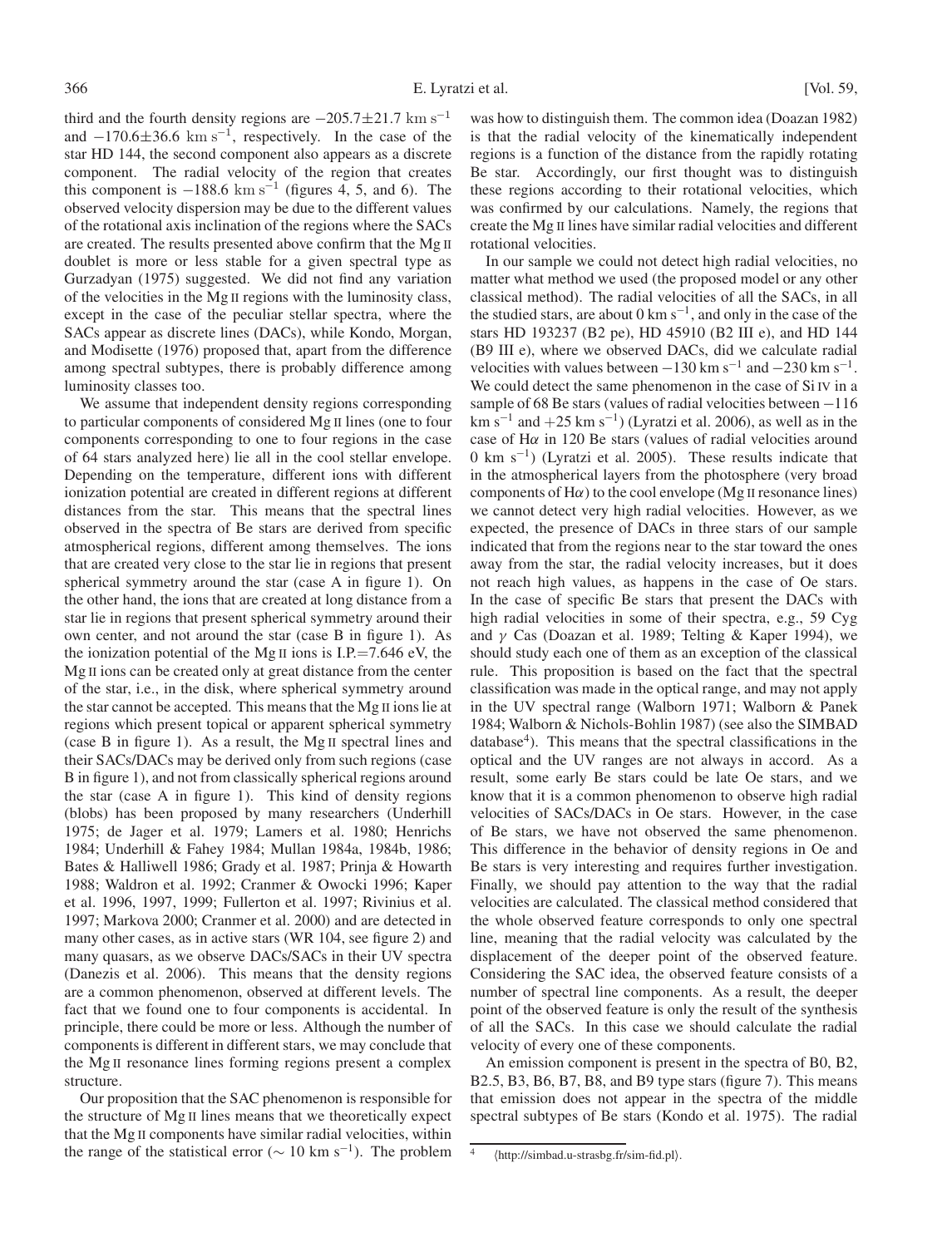

**Fig. 9.** Mean values of the optical depth,  $\xi$ , in the center of the line for all kinematically separated components of each resonance line, as a function of the spectral subtype.

velocity of the emission component decreases as the rotational velocity increases. The emission component presents positive or negative radial velocity. If one takes into account that negative radial velocities exist, which is not in agreement with the assumption that all emission components are the emission part of P Cygni profiles formed by scattering, one can assume the following. The obtained velocities correspond to the regions where the emission component is created as, e.g., strings, blobs, puffs, bubbles. This means that the emission region may approach, or move away from, the observer, and its different position and motion around the star is responsible for whether this value is positive or negative. In figures 7 and 8, one can see that as the rotational velocity increases the radial velocity decreases, in contrast to the relation of the two velocities of the absorption components. A problem with the emission component is that it is blended with the absorption lines of other ions, and thus it is difficult to evaluate the rotational and radial velocities. As a result, the calculated values present greater statistical error than in the case of the absorption components.

According to the criteria described in Danezis et al. (2003), the same components of the two resonance lines should have the same values of rotational and radial velocities and the ratio of the optical depth  $(\xi)$  should be the same as the respective ratio of the relative intensities. In figure 9, we present the mean values of the optical depth  $(\xi)$  in the center of the line for all kinematically separated components of each resonance line, as a function of the spectral subtype. As one can see, the value of  $\xi$  of the first kinematical region is obviously higher than in the other three. It tends to decrease from the first kinematical region to the fourth. That, also, may indicate physically separated regions.

### **5. Conclusions**

We applied a method developed in Danezis et al. (2003) and Lyratzi and Danezis (2004) to the Mg II resonance line of 64 Be stars in order to investigate the kinematical properties of the Mg II resonance line forming region. We obtained the rotational and radial velocities, which allowed us to extract some general physical properties concerning the Mg II regions of Be stars. Some interesting results inferred from the investigations are the following: (i) The proposed rotation model gives satisfactory results for the region of the Mg II  $\lambda \lambda$  2795.523, 2802.698 Å resonance lines. (ii) The atmospherical absorption region where the Mg II resonance lines are created presents a complex structure. It tends to be composed by more than one kinematically independent region (only four stars present a simple structure). We found that the kinematically independent regions rotate with different velocities: 22 km s<sup>-1</sup>, 41 km s<sup>-1</sup>, 69 km s<sup>-1</sup>, and 130 km s<sup>-1</sup>. The respective radial velocities are near to zero for all of these regions. These calculated values lead us to accept that the Mg II resonance lines of the Be stellar spectra present Satellite Absorption Components (SACs). (iii) The rotational velocities of the found independent regions present a uniform fluctuation with the spectral subtype. (iv) The emission lines were detected for the earliest and latest spectral subtypes with positive radial velocities with several exceptions; i.e., they have negative radial velocities ranging from  $\overline{0}$  to  $-87$  km s<sup>-1</sup>. If<br>lines are formed by scattering the positive values are not radial lines are formed by scattering, the positive values are not radial velocities.

This research project is progressing at the University of Athens, Department of Astrophysics, Astronomy and Mechanics, under the financial support of the Special Account for Research Grants, for which we give much thanks. This work was also supported by the Ministry of Science and Environment Protection of Serbia, through the projects, Influence of collisional processes on astrophysical plasma line shapes and Astrophysical spectroscopy of extragalactic objects. Finally, we thank an anonymous referee for his/her very useful comments.

### **Appendix. Calculation of the Distribution Function L**

As we know, the distribution function  $(L)$  of the absorption coefficient  $(k_{\lambda})$  has the same form as the distribution function of each component of the spectral line. This means that we can replace the distribution function of the absorption coefficient,  $L_i$ , with another expression for the distribution function of each component.

It is also known that Be and Oe stars are rapid rotators. This means that we accept that the main reason for the line broadening is rotation of the regions that produce each satellite component of the whole observed spectral feature. These rapidly rotating density regions may also present radial motion. For these two reasons, we seek another expression for the distribution function of the spectral line's components that has as parameters the rotational and radial velocities of the spherical density regions.

For a spherical density region, we assume the following hypotheses: i) the natural broadening of the spectral lines follows the Lorentz distribution; ii) Lambert's sinus law stands for each point of the spherical region; iii) the angular velocity of rotation is constant.

In order to calculate the total radiation, we divide the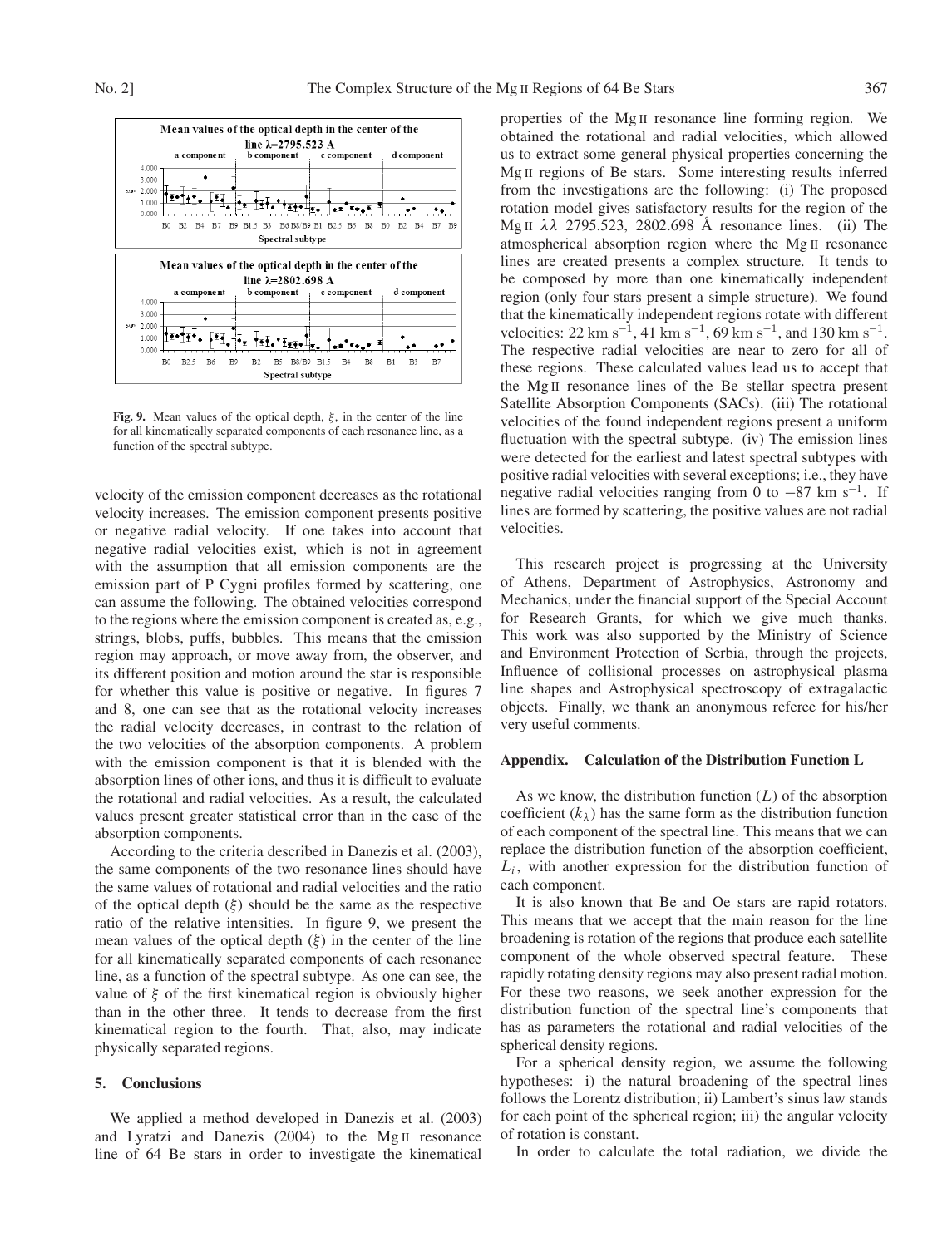

**Fig. 10.** Elementary ring of the spherical density region.

spherical layer in very thin cylindrical surfaces that are perpendicular to the rotational axis. Lambert's law allows us to consider that the luminosity from each point on the sphere is the same.

On the above cylindrical surface we also consider the surface  $dS$ . According to Lambert's law, when this surface rotates with an angular velocity  $\omega$ , its radiation intensity is

$$
dI(\omega) = Q(\omega)dS\cos\theta,\tag{A1}
$$

where  $\theta$  is the angle between the vertical on dS and the line of sight and

$$
Q(\omega) = C_1 \frac{\gamma}{(\omega - \omega_k)^2 + \left(\frac{\gamma}{2}\right)^2}.
$$
 (A2)

 $C_1$  is a constant and  $\gamma$  is the Lorentzian full width at half maximum, which in the case of natural broadening has a value of  $v \approx 10^8$  Hz.

When the surface  $dS$  does not rotate, the center of the formed spectral line has the observed wavelength,  $\lambda_0$ , which corresponds to a frequency,  $v_0$ . Thus,

$$
\omega_0 = 2\pi \nu_0 = 2\pi \frac{c}{\lambda_0}.
$$
\n(A3)

When the surface  $dS$  rotates with a rotational velocity  $V_{\text{rot}}$ , the center of the formed line has the wavelength  $\lambda_k$ , and in this case  $\omega_k = \omega_0 (1 - z \sin \varphi)$ , where  $z = V_{\rm rot}/c$ .<br>We also have  $\cos \theta \approx \cos \alpha \cos \varphi$ . The an

We also have  $\cos \theta \cong \cos \alpha \cos \varphi$ . The angles  $\alpha$  and  $\varphi$  are shown in figure 10.

The surface dS can be written as  $dS = rdh d\varphi$ , where r is the radius of the cylinder,  $d\varphi$  the angle under which the observer sees  $dS$ , and  $dh$  the height of  $dS$ .

Making the above substitutions in equation  $(A1)$ , we have

$$
dI(\omega) = \frac{C_1 r d h \gamma \cos \alpha \cos \varphi d \varphi}{[\omega - \omega_0 (1 - z \sin \varphi)]^2 + \left(\frac{\gamma}{2}\right)^2}.
$$
 (A4)

Thus, the radiation intensity from the semicylinder is

$$
I(\omega) = \int_{-\pi/2}^{\pi/2} \frac{C_1 r dh \gamma \cos \alpha \cos \varphi d\varphi}{[\omega - \omega_0 (1 - z \sin \varphi)]^2 + \left(\frac{\gamma}{2}\right)^2}
$$
(A5)

or

$$
I(\omega) = \frac{4C_1 r dh}{\gamma}
$$
  
\n
$$
\times \int_{-\pi/2}^{\pi/2} \frac{\cos \alpha d(\sin \varphi)}{\{[\omega/(\gamma/2)] - [\omega_0/(\gamma/2)](1 - z \sin \varphi)\}^2 + 1}.
$$
  
\n(A6)

If we take that  $\tilde{\omega} = \omega/(\gamma/2), \tilde{\omega}_0 = \omega_0/(\gamma/2), x = \sin\varphi$ , we have

$$
I(\tilde{\omega}) = \frac{4C_1r \cos \alpha dh}{\gamma} \int_{-1}^{1} \frac{dx}{[\tilde{\omega} - \tilde{\omega}_0(1 - zx)]^2 + 1}.
$$
 (A7)

Taking that  $y = \tilde{\omega} - \tilde{\omega}_0(1 - zx)$ , the above integral becomes

$$
I(\tilde{\omega}) = \frac{4C_1 r \cos \alpha d h}{\gamma \tilde{\omega}_0 z} \int\limits_{\tilde{\omega} - \tilde{\omega}_0(1+z)}^{\tilde{\omega} - \tilde{\omega}_0(1-z)} \frac{dy}{y^2 + 1}.
$$
 (A8)

Finally, we have

$$
I(\tilde{\omega}) = \left(\frac{4C_1r\cos\alpha dh}{\gamma}\right)
$$

$$
\times \left(\frac{\arctan[\tilde{\omega} - \tilde{\omega}_0(1-z)] - \arctan[\tilde{\omega} - \tilde{\omega}_0(1+z)]}{\tilde{\omega}_0 z}\right).
$$
(A9)

The above function describes the radiation intensity from a visual semicylinder with radius  $r$  and height  $dh$ .

Under the angle  $d\alpha$  is seen dh from the center of the spherical region. This cylinder rotates with a rotational velocity,  $z = V_{\text{rot}}/c$ , and a constant angular velocity,  $\tilde{\omega}$ .

We consider the function

$$
P(\tilde{\omega}, z) = \frac{\arctan[\tilde{\omega} - \tilde{\omega}_0(1-z)] - \arctan[\tilde{\omega} - \tilde{\omega}_0(1+z)]}{\tilde{\omega}_0 z}.
$$
\n(A10)

We study the limit of this function in the case that the density layer does not rotate, i.e., when  $z \rightarrow 0$ . In such a case,

$$
\lim_{z \to 0} P(\tilde{\omega}, z)
$$
\n
$$
= \lim_{z \to 0} \frac{\arctan[\tilde{\omega} - \tilde{\omega}_0(1 - z)] - \arctan[\tilde{\omega} - \tilde{\omega}_0(1 + z)]}{\tilde{\omega}_0 z}.
$$
\n(A11)

We apply L' Hospital's theorem and we obtain

$$
\lim_{z \to 0} P(\tilde{\omega}, z)
$$
\n
$$
= \lim_{z \to 0} \frac{\frac{d}{dz} \{\arctan[\tilde{\omega} - \tilde{\omega}_0(1-z)]\} - \frac{d}{dz} \{\arctan[\tilde{\omega} - \tilde{\omega}_0(1+z)]\}}{\frac{d}{dz}(\tilde{\omega}_0 z)},
$$
\n(A12)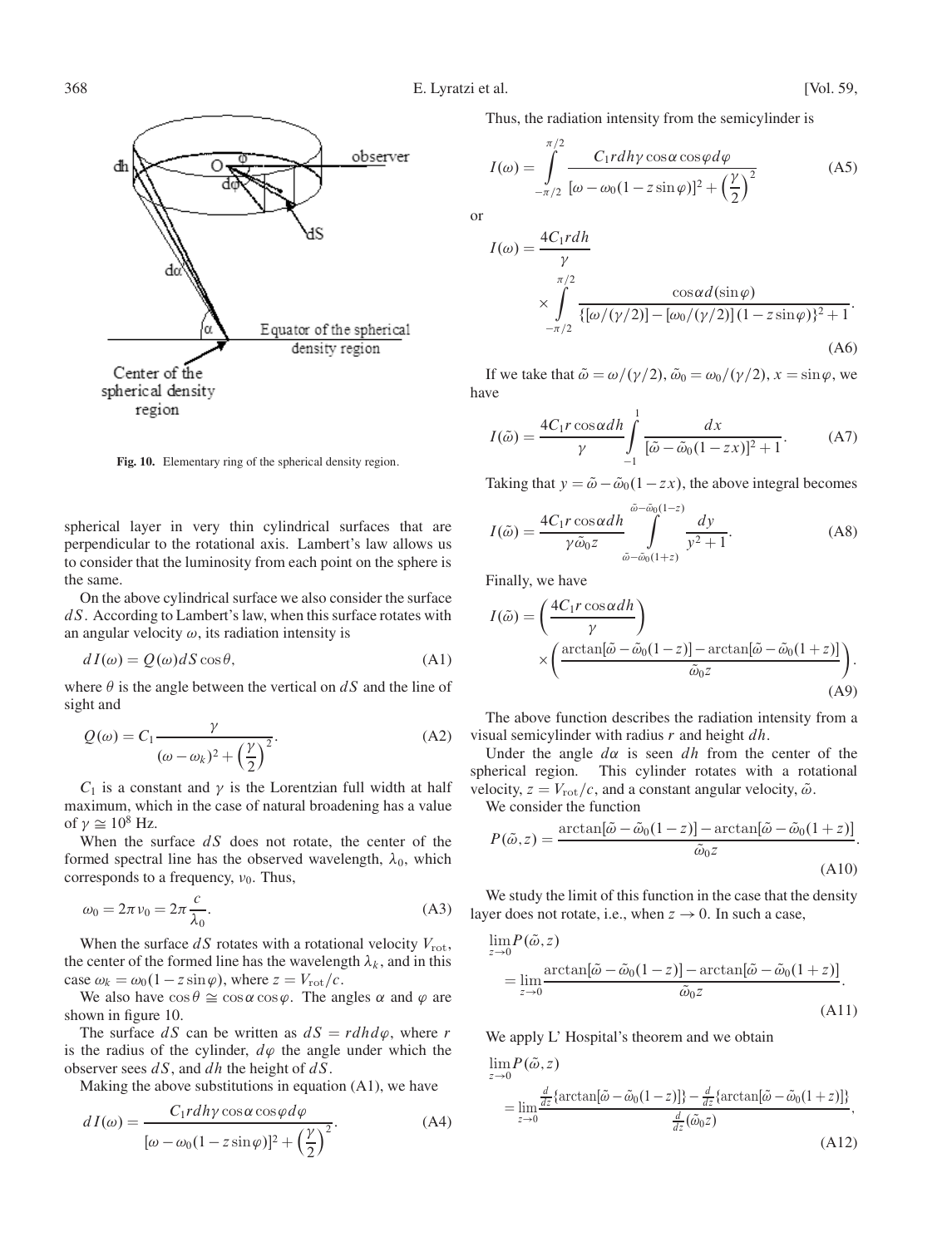### No. 2] The Complex Structure of the Mg II Regions of 64 Be Stars 369



**Fig. 11.** Quadratic pulsation.



**Fig. 12.** Rotating spherical density region that produces SACs or DACs.

$$
\lim_{z \to 0} P(\tilde{\omega}, z)
$$
\n
$$
= \lim_{z \to 0} \left[ \frac{1}{1 + [\tilde{\omega} - \tilde{\omega}_0 (1 - z)]^2} + \frac{1}{1 + [\tilde{\omega} - \tilde{\omega}_0 (1 + z)]^2} \right]
$$
\n
$$
= \frac{2}{(\tilde{\omega} - \tilde{\omega}_0)^2 + 1}.
$$
\n(A13)

It is obvious that in the nonrotating case this form corresponds to the Lorentz's distribution for the naturally broadened spectral lines.

In the case where the rotation broadening,  $|\lambda_1 - \lambda_2|$  (or  $|\omega_1 - \lambda_2|$ ) is much larger than the natural broadening (the natural  $\omega_2$ ), is much larger than the natural broadening (the natural broadening of a spectral line is of an order of  $10^{-3}$ – $10^{-4}$ Å), the above function,  $P(\tilde{\omega}, z)$ , presents the form of one quadratic pulsation (see figure 11)

For each  $\omega$  with  $\omega_1 < \omega < \omega_2$ , the relative shift is z =  $|\Delta \omega|/\omega_0$ . For a point  $\omega_1$  we have  $(\omega_0 - \omega_1)/\omega_0 = z$ , so that  $\omega_1 = \omega_0 (1 - z)$ . Likewise, for a point  $\omega_0$  we have  $\omega_1 =$  $\omega_1 = \omega_0(1-z)$ . Likewise, for a point  $\omega_2$  we have  $\omega_2 =$ <br> $\omega_0(1+z)$ . But  $\omega = 2\pi\nu - 2\pi c/\lambda$ . Thus  $\lambda_1 = \lambda_0/(1-z)$ .  $\omega_0(1+z)$ . But,  $\omega = 2\pi v = 2\pi c/\lambda$ . Thus,  $\lambda_1 = \lambda_0/(1-z)$ <br>and  $\lambda_2 = \lambda_0/(1+z)$  with  $\lambda_1 > \lambda_2$ . and  $\lambda_2 = \lambda_0/(1 + z)$  with  $\lambda_1 > \lambda_2$ .

This means that  $\Delta \lambda_{\text{total}} \equiv \lambda_1 - \lambda_2 = 2\lambda_0 z/(1-z^2)$  and so  $\lambda_{\text{total}} = \lambda_0 = \lambda_0 z/(1-z^2)$  and  $\lambda_{\text{total}} = \lambda_1$  $\lambda_{\min} = \lambda_2 = \lambda_0 - \Delta\lambda_{\text{total}}/2 = \lambda_0 - \lambda_0 z/(1-z^2)$  and  $\lambda_{\max} = \lambda_1$ <br>-  $\lambda_2 + \Delta\lambda_{\text{total}}/2 = \lambda_0 + \lambda_0 z/(1-z^2)$  $=\lambda_0 + \Delta\lambda_{\text{total}}/2 = \lambda_0 + \lambda_0 z/(1 - z^2).$ <br>We set  $\rho = \lambda_0 z/(1 - z^2)$  and normalize

We set  $\rho = \lambda_0 z/(1-z^2)$  and normalize to 1. In this way, the partial  $P(\tilde{\omega}, z)$  could be approximated by the function  $f(\lambda)$ function  $P(\tilde{\omega}, z)$  could be approximated by the function  $f(\lambda)$ where:

$$
f(\lambda) = \begin{cases} 1 & |\lambda - \lambda_0| < \rho \\ 0 & \text{otherwise} \end{cases}.
$$
 (A14)

We now assume that the spherical density region rotates with equatorial velocity  $z_0 = V_0/c$  (figure 12).

The points of the circle with radius  $r$  rotate with a velocity  $V_{\text{rot}}$  and for  $r = R \cos \alpha$  we take  $V_{\text{rot}} = \omega r = \omega R \cos \alpha$ .

We set  $V_0 = \omega R$ . Also,  $\omega$  = const. Thus,  $V_{\text{rot}}$  $=(V_0/R)R\cos\alpha = V_0\cos\alpha$  and  $z = z_0\cos\alpha$ . We also have  $dh = Rd\alpha$  and equation (A1) becomes

$$
dI(\tilde{\omega}) = \frac{4C_1R}{\gamma}
$$
  
 
$$
\times \frac{\arctan[\tilde{\omega} - \tilde{\omega}_0(1 - z_0 \cos \alpha)] - \arctan[\tilde{\omega} - \tilde{\omega}_0(1 + z_0 \cos \alpha)]}{\tilde{\omega}_0 z_0 \cos \alpha}
$$
  
 
$$
\times \cos \alpha d\alpha.
$$
 (4.15)

The integral of this equation is

$$
I(\tilde{\omega}) = \frac{4C_1R}{\gamma}
$$
  
\n
$$
\times \int_{-\pi/2}^{\pi/2} \frac{\arctan[\tilde{\omega} - \tilde{\omega}_0(1 - z_0 \cos \alpha)] - \arctan[\tilde{\omega} - \tilde{\omega}_0(1 + z_0 \cos \alpha)]}{\tilde{\omega}_0 z_0 \cos \alpha}
$$
  
\n
$$
\times \cos \alpha d\alpha.
$$
 (A16)

When we take into account the function  $P(\tilde{\omega}, z)$ , the above function becomes

$$
I(\tilde{\omega}) = \frac{4C_1R}{\gamma} \int_{-\pi/2}^{\pi/2} P(\tilde{\omega}, z_0 \cos \alpha) \cos \alpha d\alpha.
$$
 (A17)

We approximate  $P(\tilde{\omega}, z_0 \cos \alpha)$  at  $f(\lambda)$  and take the integral for the observation angle  $\theta \in [-\theta_0, \theta_0]$  from the equatorial plane plane.

We have

$$
I(\tilde{\omega}) \cong I_1 = \frac{4C_1R}{\gamma} \int_{-\theta_0}^{\theta_0} 1 \cdot \cos \theta d\theta, \qquad (A18)
$$

$$
I_1 = \frac{4C_1R}{\gamma} \int_{-\theta_0}^{\theta} \cos \theta d\theta = \frac{4C_1R}{\gamma} [\sin \theta]_{-\theta_0}^{\theta_0} = \frac{8C_1R}{\gamma} \sin \theta_0.
$$
\n(A19)

If we normalize the constant, we have

$$
I_1 = \sin \theta_0 = \sqrt{1 - \cos^2 \theta_0}.
$$
 (A20)

For angle  $\theta_0$  we have

$$
|\lambda - \lambda_0| \le \rho_0 = \frac{\lambda_0 z_0 \cos \theta_0}{1 - z_0^2 \cos^2 \theta_0}.
$$
 (A21)

For a wavelength  $\lambda$  or for a shift of  $\Delta \lambda = |\lambda - \lambda_0|$  from the nectral line the absorbing (or emitting) regions center of the spectral line, the absorbing (or emitting) regions are those with angular distance  $\theta$  from the equatorial plane, with  $|\theta| \leq \theta_0$ .

For the equatorial plane we have

$$
\Delta\lambda = \frac{\lambda_0 z_0 \cos \theta_0}{1 - z_0^2 \cos^2 \theta_0}.
$$
 (A22)

From this equation we can calculate the angle  $\theta_0$  as

$$
\cos \theta_0 = \frac{-\lambda_0 \pm \sqrt{\lambda_0^2 + 4\Delta\lambda^2}}{2\Delta\lambda z_0}.
$$
 (A23)

(A15)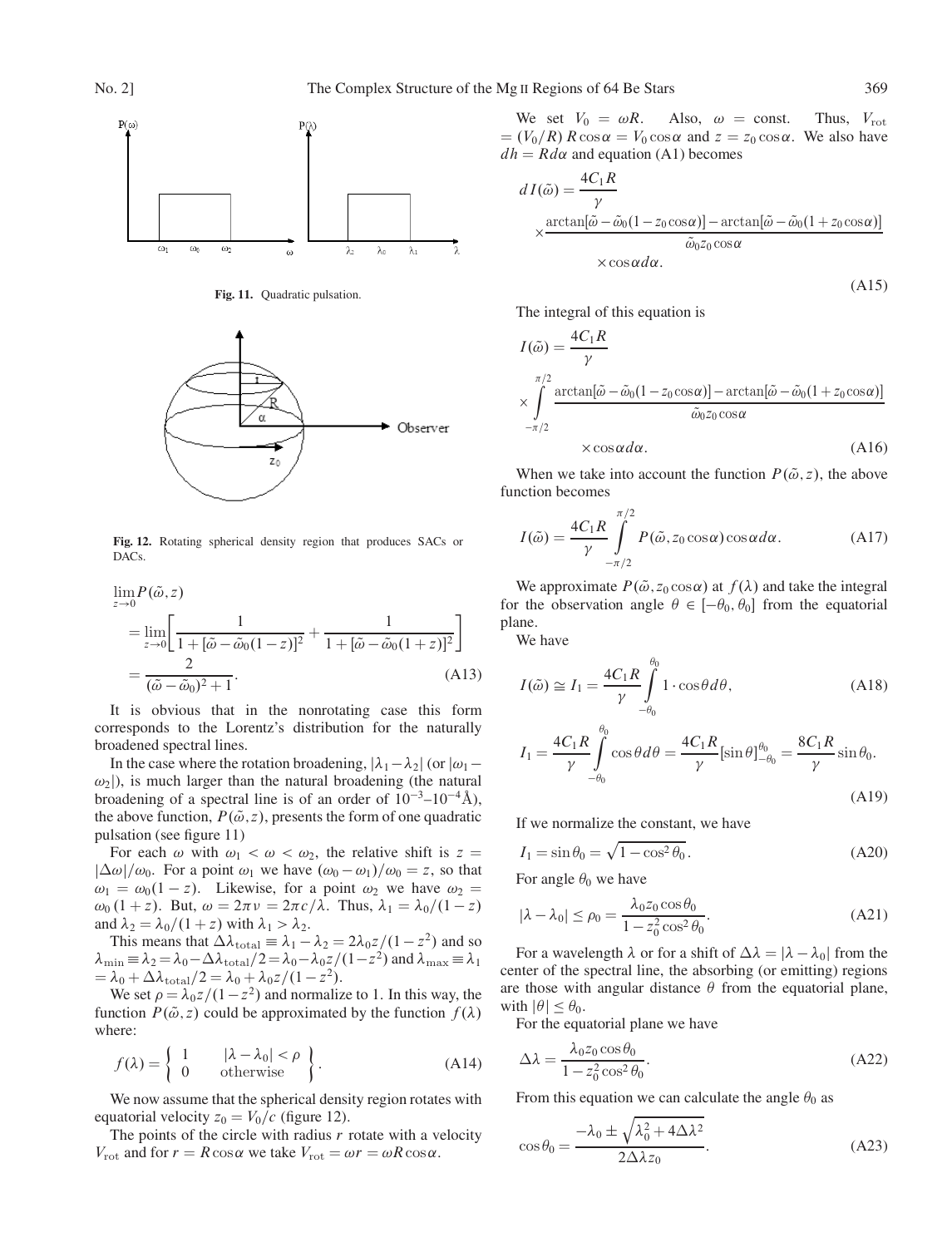370 E. Lyratzi et al. [Vol. 59,

Since  $\theta_0$  is between  $-\pi/2$  and  $\pi/2$ , we have  $\cos \theta_0 \ge 0$ , and so

$$
\cos \theta_0 = \frac{-\lambda_0 + \sqrt{\lambda_0^2 + 4\Delta\lambda^2}}{2\Delta\lambda z_0}.
$$
 (A24)

Thus, the distribution function  $I_1$  takes its final form:

$$
I_1 = \sqrt{1 - \cos^2 \theta_0} \quad \text{if} \quad \cos \theta_0 = \frac{-\lambda_0 + \sqrt{\lambda_0^2 + 4\Delta\lambda^2}}{2\Delta\lambda z_0} < 1 \tag{A25}
$$

and

$$
I_1 = 0 \quad \text{otherwise.} \tag{A26}
$$

It is obvious that the distribution function  $I_1$  is a function of the wavelength ( $\lambda$ ). This means that  $I_1 = I_1(\lambda)$ . This distribution function has the same form as the distribution function of the absorption coefficient, L, and may replace it (in  $e^{-L\xi}$ ), when the main reason of the line broadening is rotation. We name it the rotation distribution function.

The spectral line profile, which is formed by a spherical density region, is reproduced by the function  $e^{-L\xi}$  by applying an appropriate value of the rotational velocity,  $V_{\text{rot}}$  (from  $z_0$ ), the radial velocity,  $V_{\text{rad}}$  [from  $V_{\text{rad}}/c = (\lambda_0 - \lambda_{\text{lab}})/\lambda_{\text{lab}}$ ], and the optical depth  $\xi$  in the center of the line the optical depth,  $\xi$ , in the center of the line.

### **References**

- Bates, B., & Halliwell, D. R. 1986, MNRAS, 223, 673
- Cidale, L. S. 1998, ApJ, 502, 824
- Cowley, A. 1972, AJ, 77, 750
- Cowley, A., Cowley, C., Jaschek, M., & Jaschek, C. 1969, AJ, 74, 375
- Cranmer, S. R., & Owocki, S. P. 1996, ApJ, 462, 469
- Cranmer, S. R., Smith, M. A., & Robinson, R. D. 2000, ApJ, 537, 433
- Dachs, J. 1980, Second European IUE Conf. (ESA SP-157), (Paris: ESA), 139
- Danezis, E. 1983, PhD Thesis, University of Athens
- Danezis, E. 1987, in Physics of Be Stars, ed. A. Slettebak & T. P. Snow (Cambridge: Cambridge University Press), 445
- Danezis, E., et al. 2003, Ap&SS, 284, 1119
- Danezis, E., Popović, L. Č., Lyratzi, E., & Dimitrijević, M. S. 2006, in The Physics of Ionized Gases, ed. L. Hadzievski, B. Marinkovic, & N. Simonovic (AIP), 373
- Danezis, E., Theodossiou, E., & Laskarides, P. G. 1991, Ap&SS, 179, 111
- de Jager, C., Kondo, Y., Hoekstra, R., van der Hucht, K. A., Kamperman, T. M., Lamers, H. J. G. L. M., Modisette, J. L., & Morgan, T. H. 1979, ApJ, 230, 534
- Doazan, V. 1982, in B Stars With and Without Emission Lines, ed. A. Underhill & V. Doazan (Washington, D. C. : NASA), 279
- Doazan, V., Barylak, M., Rusconi, L., Sedmak, G., Thomas, R. N., & Bourdonneau, B. 1989, A&A, 210, 249
- Doazan, V., Sedmak, G., Barylak, M., & Rusconi, L. 1991, A Be Star Atlas of Far UV and Optical High-Resolution Spectra (ESA SP-1147), (Noordwijk: ESA Publications Division)
- Doazan, V., & Thomas, R. N. 1982, in B Stars With and Without Emission Lines, ed. A. Underhill & V. Doazan (Washington, D. C. : NASA), 409
- Fullerton, A. W., Massa, D. L., Prinja, R. K., Owocki, S. P., & Cranmer, S. R. 1997, A&A, 327, 699
- Grady, C. A., Sonneborn, G., Wu, C.-C., & Henrichs, H. F. 1987, ApJS, 65, 673
- Guetter, H. H. 1968, PASP, 80, 197
- Gurzadyan, G. A. 1975, PASP, 87, 289
- Henrichs, H. F. 1984, Fourth European IUE Conf. (ESA SP-218), (Noordwijk: ESA), 43
- Herbig, G. H., & Spalding, J. F., JR. 1955, ApJ, 121, 118
- Houk, N., & Smith-Moore, M. 1988, Michigan Catalogue of Two-Dimensional Spectral Types for HD Stars, vol.4
- Houziaux, L., & Andrillat, Y. 1976, IAU Symp., 70, 87
- Hutsemékers, D. 1985, A&AS, 60, 373
- Kaper, L., et al. 1997, A&A, 327, 281
- Kaper, L., Henrichs, H. F., Nichols, J. S., Snoek L. C., Volten, H., & Zwarthoed G. A. A. 1996, A&AS, 116, 257
- Kaper, L., Henrichs, H. F., Nichols, J. S., & Telting, J. H. 1999, A&A, 344, 231
- Kelly, R. L. 1979, Atomic Emission Lines in the Near Ultraviolet (NASA TM 80268), (Washington, D. C. : NASA)
- Kondo, Y., Modisette, J. L., & Wolf, G. W. 1975, ApJ, 199, 110
- Kondo, Y., Morgan, T. H., & Modisette, J. L. 1976, ApJ, 209, 489
- Lamers, H. J. G. L. M., Faraggiana, R., & Burger, M. 1980, A&A, 82, 48
- Laskarides, P. G., Theodossiou, E., & Danezis, E. 1992, Ap&SS, 179, 13
- Lesh, J. R. 1968, ApJS, 17, 371
- Lyratzi, E., & Danezis, E. 2004, AIP Conf. Proc., 740, 458
- Lyratzi, E., Danezis, E., Antoniou, A., Nikolaidis, D., Popović, L. Č., & Dimitrijević, M. S. 2006, IAU Joint Discussion 4
- Lyratzi, E., Danezis, E., Nikolaidis, D., Popović, L. C., Dimitriević, M. S., Theodossiou, E., & Antoniou, A. 2005, Mem. Soc. Astron. Ital. Suppl., 7, 114
- Lyratzi, E., Danezis, E., Stathopoulou, M., Theodossiou, E., Nikolaidis, D., Drakopoulos, C., & Soulikias, A. 2003, Publ. Astron. Obs. Belgrade, 76, 27
- Markova, N. 2000, A&AS, 144, 391
- Marlborough, J. M., Snow, T. P., JR., & Slettebak, A. 1978, ApJ, 224, 157
- Moore, C. E. 1968, National Bureau of Standard Circ., 488
- Morgan, T. H., Kondo, Y., & Modisette, J. L. 1977, ApJ, 216, 457
- Morgan, W. W., Code, A. D., & Whitford, A. E. 1955, ApJS, 2, 41
- Mullan, D. J. 1984a, ApJ, 283, 303
- Mullan, D. J. 1984b, ApJ, 284, 769
- Mullan, D. J. 1986, A&A, 165, 157
- Osawa, K. 1959, ApJ, 130, 159
- Peton, A. 1974, Space Sci. Rev., 30, 481
- Popović, L. Č., et al. 2004, AIP Conf. Proc., 740, 497
- Prinja, R. K., & Howarth, I. D. 1988, MNRAS, 233, 123
- Rivinius, T., et al. 1997, A&A, 318, 819
- Sahade, J., & Brandi, E. 1985, Rev. Mex. Astron. Astrofis., 10, 229
- Sahade, J., Brandi, E., & Fontenla, J. M. 1984, A&AS, 56, 17
- Slettebak, A. 1954, ApJ, 119, 146
- Slettebak, A., & Snow, T. P., JR. 1978, ApJ, 224, L127
- Smith, M. A. 2001, PASP, 113, 882
- Telting, J. H., & Kaper, L. 1994, A&A, 284, 515
- Tuthill, P. G., Monnier, J. D., & Danchi, W. C. 1999, Nature, 398, 487